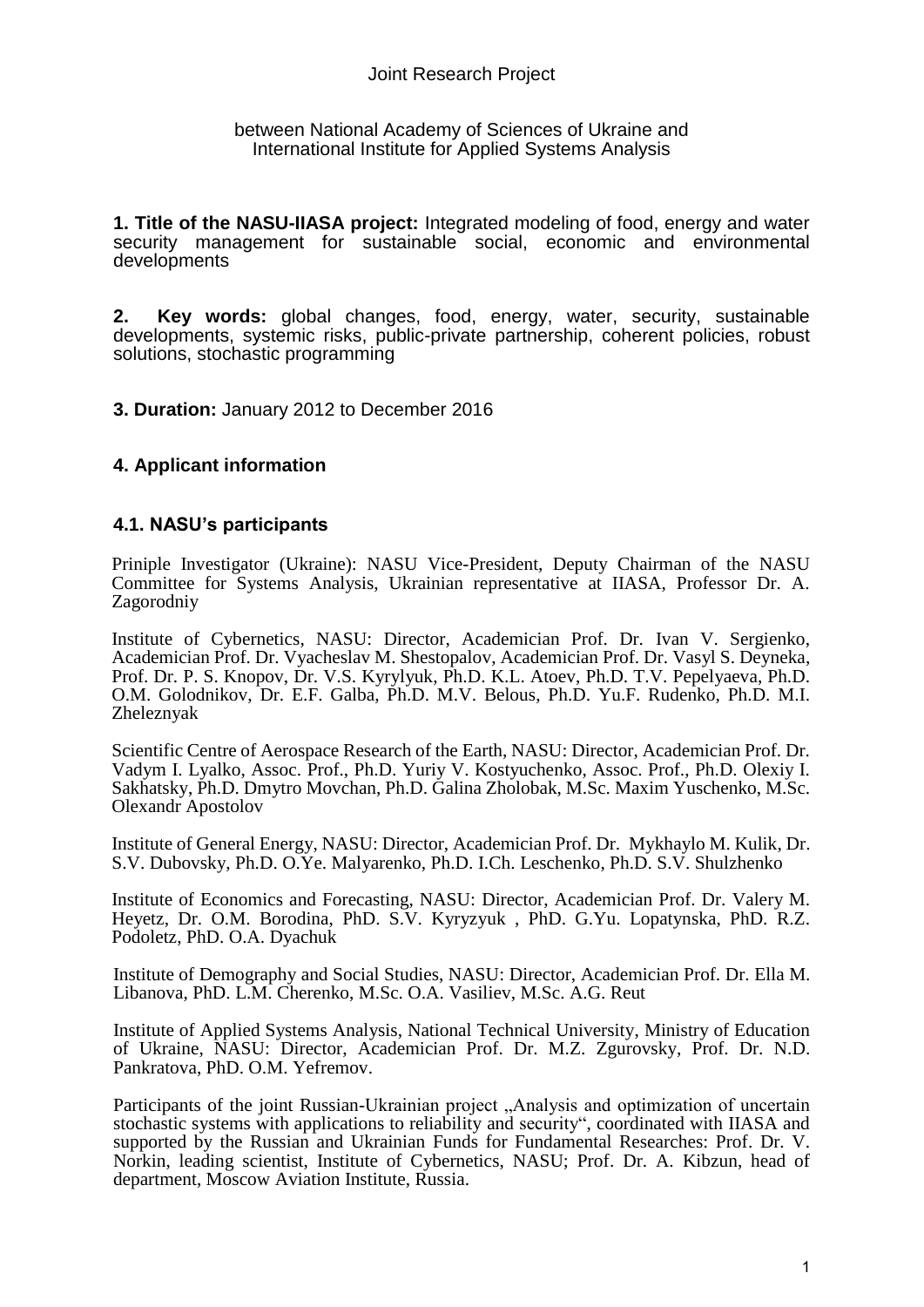#### **4.2. IIASA's participants**

Principal Investigator, Academician Prof. Dr. Y. Yermoliev (ASA) will coordinate collaboration between NASU's institutes, IIASA's team and the Ukrainian NMO, and will contribute to preforming the integrated modeling tasks. Prof. Yermoliev's scientific intersts focus on decision processes in the presence of risks and uncertainties, non-smooth stochastic and dynamic systems optimization, optimization on networks, nonlinear dynamics, systemic risks, security management, and robust solutions. Prof. Y. Yermoliev is a co-editor of four books on "Coping with Uncertainties", Springer Verlag, 2004, 2006, 2010, 2012.

Dr. T. Ermolieva (ASA) will contribute to the development of models for robust coherent policies and data harmonization (up-scaling, downscaling). Dr. T. Ermolieva has rich experience in modeling complex socio-economic, environmental and agricultural systems under risks and incomplete information.

Dr. J. Linnerooth-Bayer (RAV), Dr. R. Mechler (RAV), Prof. Dr. A.Schvidenko (EMS), Dr. F. Wagner (MAGG), Dr. W. Winiwarter (MAGG), Dr. D. Wiberg (Water), Dr. M. Strubegger (Energy) will provide intellectual support, without dedicated efforts in terms of person/months.

#### **5. Abstract**

On-going global (including climate) changes dramatically increase interdependencies between food, energy and water security inducing potential systemic risks which may threaten sustainability of social, economic, and environmental developments. This calls for new policies providing coherent strategic coordination and regulations among food, energy and water sectors. The lack of such policies in Ukraine led to uncontrolled agricultural production intensification, imbalanced land utilization, and soil, water, air pollution/contamination by heavy metals and other components of wastes and residues of agricultural activities, application of fertilizers and pesticides. Land concentration with focus on profits led large enterprises to reducing payment on humans capital resulting in massive rural-urban migration, destructions of rural settlements, income polarization, loss of welfare, depopulation, increase of unemployment. New dynamic mixed strategy of rural-urban migration create high risks of poverty and criminality.

The proposed project will investigate coordinated robust sustainable developments derived accounting for complex linkages and differences in spatial and temporal scales between agriculture, energy and water security, potential systemic risks and new coherent feasible policies at a country level taking into account interregional and international trades, global pollution, related risks, insurance markets, direct and indirect exchange of resources. In contrast to numerous existing isolated studies using different research principles and data treatments from diverse regions at different time intervals, this project aims at new integrated multidisciplinary approaches by a research team from five non-profit institutes of the National Academy of Sciences, Ukraine, working in collaboration with International Institute for Applied Systems Analysis. The project aims to develop a harmonized strategic approach for integrated modeling secure sustainable supply of food, energy and water under natural and human-related intentional and unintentional threats. In order to achieve robust policies, both interdependent strategic long-term (anticipative, ex-ante) decisions and short-term (adaptive, ex-post) decisions (adjustments) will be incorporated within integrated stochastic optimization models based on general ideas of "Public-private partnership" principle. Quantile-based indicators will be used to cope with systemic risks and extreme events shaped by decisions of various stakeholders and potential adversaries. The methodology will be elaborated and tested in case study regions of Ukraine. A harmonized Ukrainian resource data base will be compiled to serve as modesl input.

# **6. Project Description**

#### **6.1. Introduction**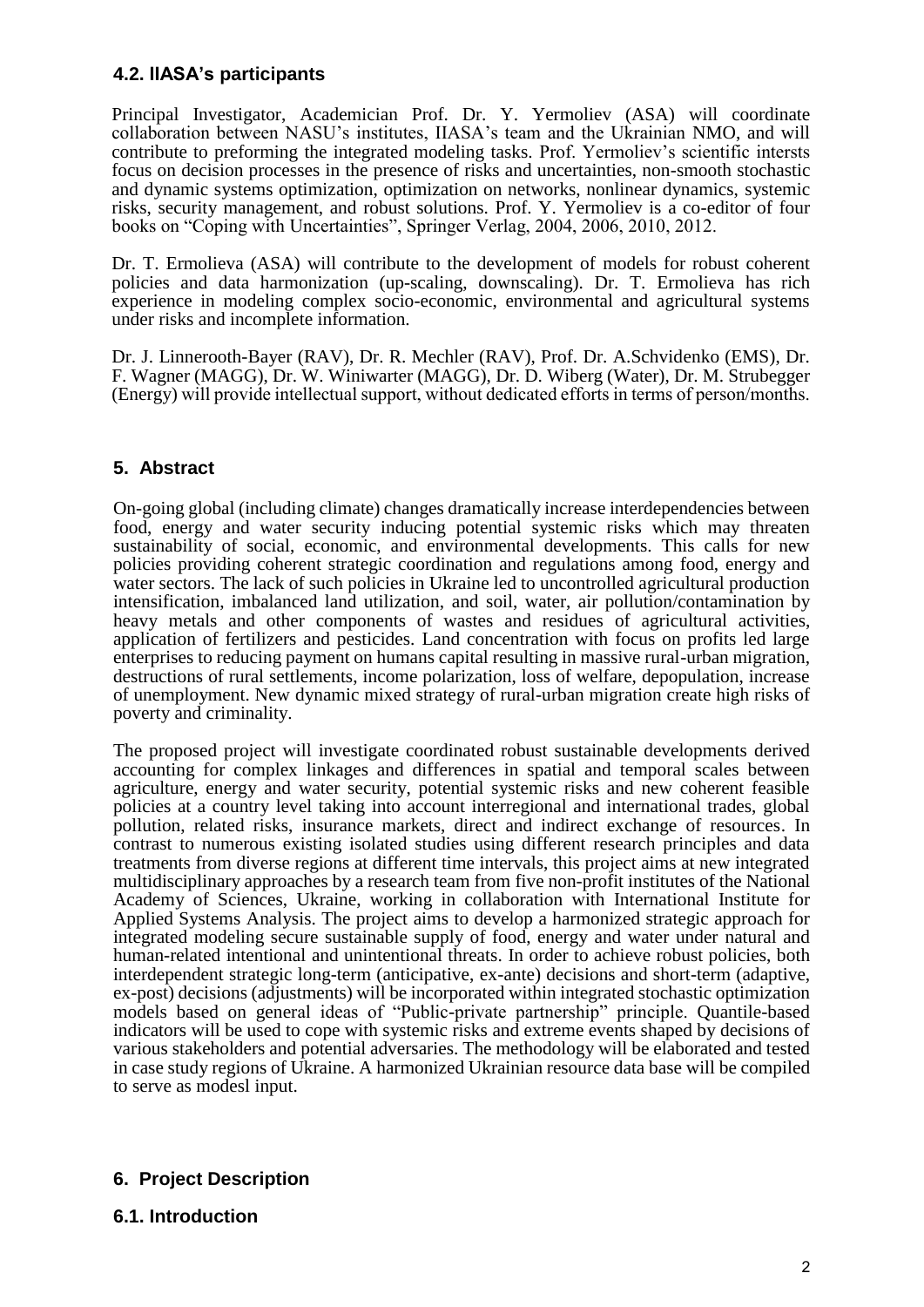In the project, security is understood as an ability to fulfill the needs of the society for food, energy and water under standard requirements for their qualities and quantities. On-going global changes critically increase interdependencies among food, energy and water sectors requiring coordinated coherent robust policies. At the same time, on regional and local levels in these sectors, especially energy and agriculture, we can observe inconsistent decentralization and deregulation processes creating many independent producers and distributors which decide their production plans and other activities usually according to instantaneous (short-term) market conditions. In this case, the lack of proper coordinating coherent policies may easily create wrong incentives within disintegrated networks of food, energy, and water supply systems, which may induce systemic risks, extreme events and failures to fulfill in a robust manner the needs of society at large.

The project aims at developing an integrated methodology for analyzing coherent robust policies ensuring security of sustainable functioning of the sectors. The methodological goal of the proposed project is the development of new and adjustment of existing methodologies for managing secure functioning of complex interdependent food, energy and water supply systems under emerging new social, economic and environmental threats connected with ongoing global including climate changes. Robustness of solutions with respect to potential variabilities, inherent uncertainties and exogenously as well as endogenously generated threats will be achieved by using quatile-based risk measures. Thus, this project is relevant to the core research areas of IIASA. In particular, from a methodological point of view this projects links to the project "Systemic Risk, Extreme Events, Robust Solutions" of ASA program. The project assumes that an integrated model is not the sum of individual models.

A methodological challenge is that underlying threats may be generated both by natural disasters such as heavy rains, droughts and by intentional or unintentional actions of various agents including agricultural, water and energy stakeholders. These threats shaped by the decisions of different agents are critical for sustainable developments as cascading blackouts and power shortages in California, price surges in Norway, floods from hurricane Katrina, recent events in Japan, and world-wide financial and economic crises have shown.

The importance of coherent integrated modeling approaches for analyzing secure access to food, energy, and water became especially evident for NASU (National Academy of Sciences of Ukraine) researchers after the Chernobyl disaster. Institutes of NASU accumulated significant experience in this area. The recent Bonn Conference on the Water, Energy, Food Security Nexus emphasized that to "ensure the interdependency between water, energy and food security is explicitly identified in decision-making within and across all levels to realize the potential for mutually beneficial action and avoid conflicting policy objectives and unintended consequences (Bonn Conference 2011, see also OECD Studies on Water, 2012).

The lack of such integrated view in Ukraine created large independent market-oriented agricultural enterprises with strong priority for producing highly demanded on international markets crops such as "bioenergy" crops. This led to uncontrolled agricultural production intensification, imbalanced land utilization, soil, water, air pollution (contamination) by heavy metals and other components of wastes and residues of fertilizers and pesticides. Land concentration with focus on profits led large enterprises to reducing investment in humans capital resulting in massive rural-urban migration, destructions of rural settlements, income polarization, loss of welfare, depopulation, increase of unemployment. A new mixed strategy of rural-urban migration created high risks of incomes and criminality.

The integrated modeling under threats which are shaped by decisions of different agents will require approaches based on a "public-private partnership" principle. Therefore, the modeling framework of the project assumes that the first-stage strategic long-term anticipative public decisions are linked to the second-stage adaptive private responses aiming to improve social welfare. In particular, the proposed models will aim to show how to avoid such cascading events as blackouts of electricity networks or markets-related disruptions when the lack of proper regulations may increase, say, bioenergy production by independent producers, change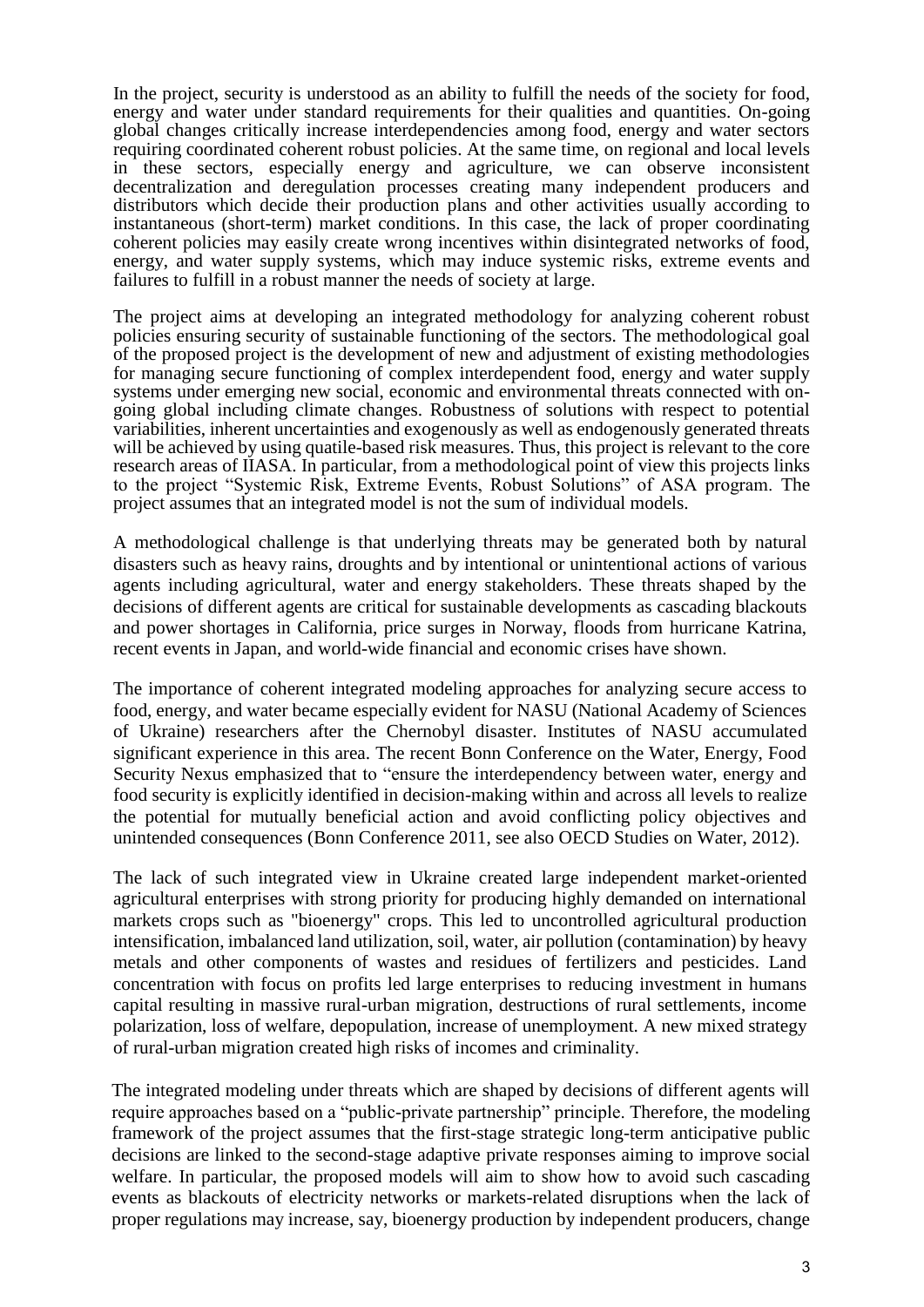market demands, induce threats of environmental degradation, destabilize supplies of food and water, and disturb socio-economic developments. The proposed new approaches will be tested and explored in important case study regions of Ukraine.

# **6. 2. Approach**

The project is directed to development, improvement and adaptation of models and systemsanalytical approaches for effective robust decision support in field of food, water, energy security and related natural resource management, support of sustainable social, economic and ecological development using case studies in Ukraine. In particular, related economic studies extending previous modeling work [2], [3], [5] will be carried out as cross-cutting activities in WPs 1, 3, 4, 5. Research methods include: systems analysis, mathematical modeling, nonlinear programming, stochastic robust optimization, new "leaders-followers" or two-stage dynamic "public-private" decision analysis under uncertainty, data harmonization, GISanalysis, thematic interpretation (including remote sensing) data.

In its initial stage, the project will rely on studies where the integrated food security management model has been already analyzed and modeled primarily by researchers from the Institute of Economics and Forecasting, NASU, and IIASA researchers (e.g., [2], [3], [5]) using important case study regions in Ukraine. The developed (with participation of experts and policy analysts) stochastic model has a complex network structure. Calibration of this model showed directions for significant improvements of current trends in rural areas. It is expected to carry out a more comprehensive retrospective analysis of the past developments to understand the degree of robustness of the modeling work. It includes transportation and investments costs. The model has a multiagent "government-regions" or more formally "leader-follower" [1] character taking into account new type of mixed strategy "rural-urban" migration, trading processes including international trades, policy decisions regulating land and water pollution, market`s risks and risks associated with rural-urban migration. This work creates a solid basis for the initial stages of the project.

The future work within the proposed project will be focused on improvement of data treatment, incorporating better synergies between food, energy, and water sectors, and modeling of typical "public-private partnership" character of policy debates in Ukraine with proper representation of links between short-term and long-term decisions, multidimentional risks and extreme events which may be generated by natural disasters and inadequate policies coordinating interdependencies in food, energy, water sectors. This work will require adequate spatio-temporal modeling of food-energy-water interplays shaped by decisions of different stakeholders and other agents. It will also use multilevel sustainable development indicators, cause-effect analysis and scenario generation techniques. The project will analyze a mix of different policy instruments enforthing linkages between long-term strategic (ex-ante) mitigation, short-term (ex-post) adaptations and data monitoring. Market approaches, water trading and cooperative solutions will use ideas proposed at IIASA for CO2 emission permits trading [8].

Production of food essentially depends on balances of water resources which in their turn depend on climate changes and weather related extreme events which will be in the focus of the project. Energy-related devastating extreme events such as cascading blackouts in electricity networks affecting water and food supply may be generated not only by natural disasters but also by failures of policies and regulations influencing decisions of stakeholders. Proper integrated modeling results will be achieved by developing new adequate decisiontheoretic approaches in principal agent (PA)- [1], "leader-follower"-, or "public-private"-type situations under inherent uncertainty and "intelligent" risks generated by various agents. This framework in particular will allow to achieve robust short-term solutions from long-term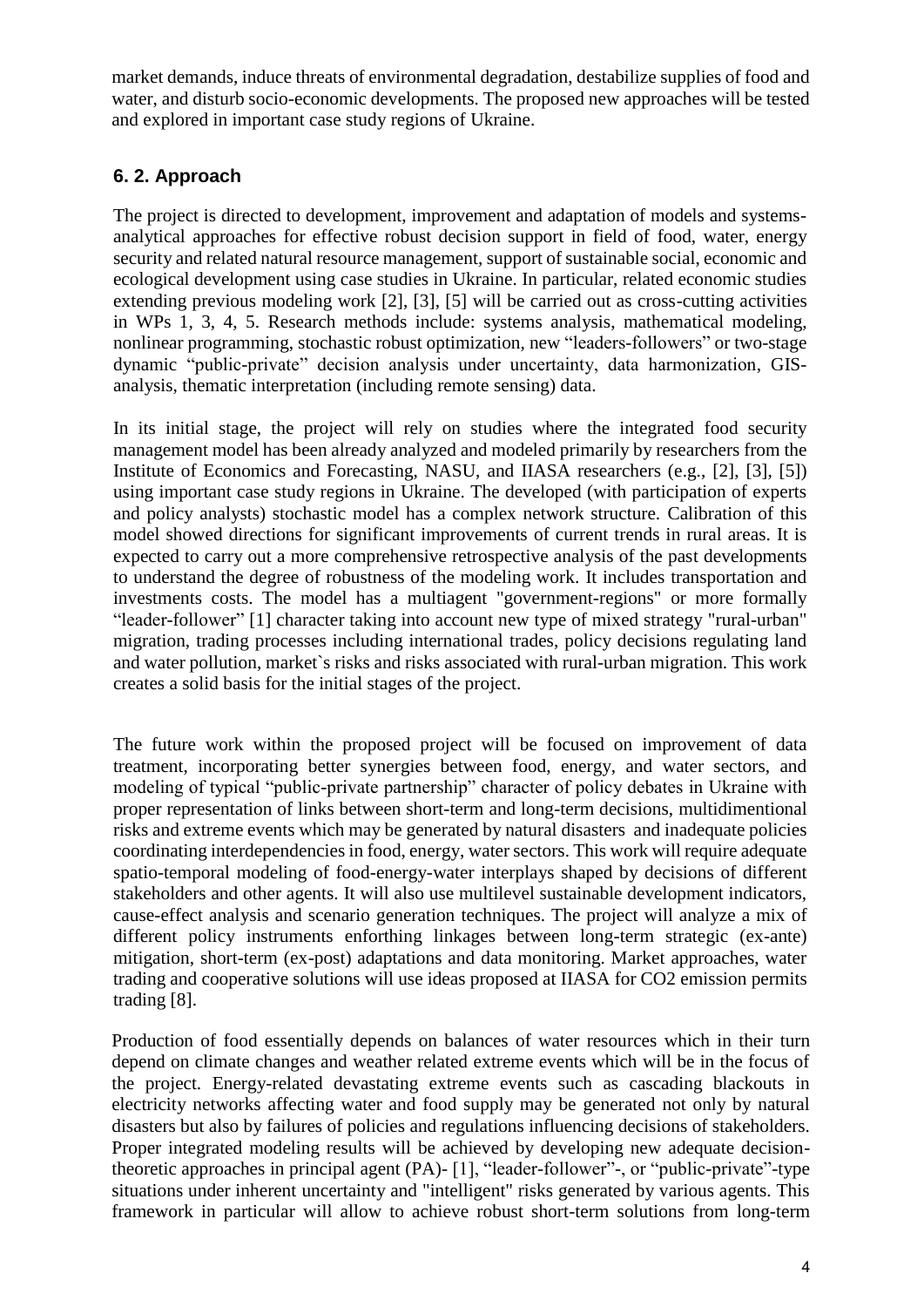perspectives using distributional details with explicit treatment of variability and uncertainty rather then aggregate (average) indicators. For example, existing aggregate models easily demonstrate that an irrigation system may significantly improve food supply. More detailed analysis shows that this system may turn out to be unprofitable even in dry seasons depending on spatial details of food production plans, water and energy supply costs, and market prices. The role of ground water resources in Ukraine will be investigated in WP 1 taking into account optimal schemes of their use and spatial dynamics subject to potential disturbances by rainfalls, water use processes, networks of rivers, water reservoirs, etc.

# **6.3. Building on current and past NASU-IIASA collaborative achievements**

The project will be built on relevant past and on-going collaborations of NASU and IIASA's programs.

Past and on-going collaborative work [2], [3], [5] (see also other publications) between NASU`s Institute of Economic and Forecasting and IIASA`s researchers will be a basis in the first stage of NASU-IIASA project.

• A methodology for policy assistance using the "leader-follower" or "public-private" partnership" principle under inherent uncertainty and extreme events will rely on further developments of approaches proposed recently [1] by IIASA-NASU researchers. This methodology has already been successfully applied to (see references in [1], [2], [3], [9]) large-scale problems of energy security, homeland security, food and water security management.

• Security of water multi-purpose supply systems was analyzed in [9].

• A path-breaking stochastic integrated model for long-term global energy developments [10]-[13] under increasing returns and uncertainty was developed by IIASA researchers jointly with researchers from the Glushkov Institute of Cybernetics, NASU. The model has a complex network structure. It was solved by using supercomputers of US energy department and a network of IIASA's computers.

• Path-breaking integrated spatio-temporal catastrophic risk management models incorporating cascading multidimentional extreme events were developed [4], [6], [7], [9] in collaboration with the Glushkov Institute of Cybernetics, NASU. These spatio-temporal models were used to analyze, in particular, the impacts of the optimal robust mixes of policy instruments on mitigation of extreme multidimentional events, e.g. floods, and on welfare growth in regions and countries. The model allows to evaluate in integrated manner robust mixed decisions of central and local governments, insurers and reinsurers, households, floods and other disasters mitigation decisions regarding land use patterns, reliability of dams, vulnerability of infrastructure, and buildings, the role of catastrophe bonds and contingent forward credits, etc. In these studies, integrated catastrophic risk management models will be based on upscaling and downscaling of several related disciplinary models and related multi-scale massive data sets (e.g., hydrological models, engineering vulnerability models, multidimentional stochastic cash flow models, insurance models, and financial market models). References can be found in [1].

• Researchers from NASU's General Energy Institute collaborated with IIASA's programs in global energy assessment studies, assessment of energy pollution, CO2 emission mitigations and trading studies, which are planned to be extended by the project to modeling of water permits trading and water markets [8].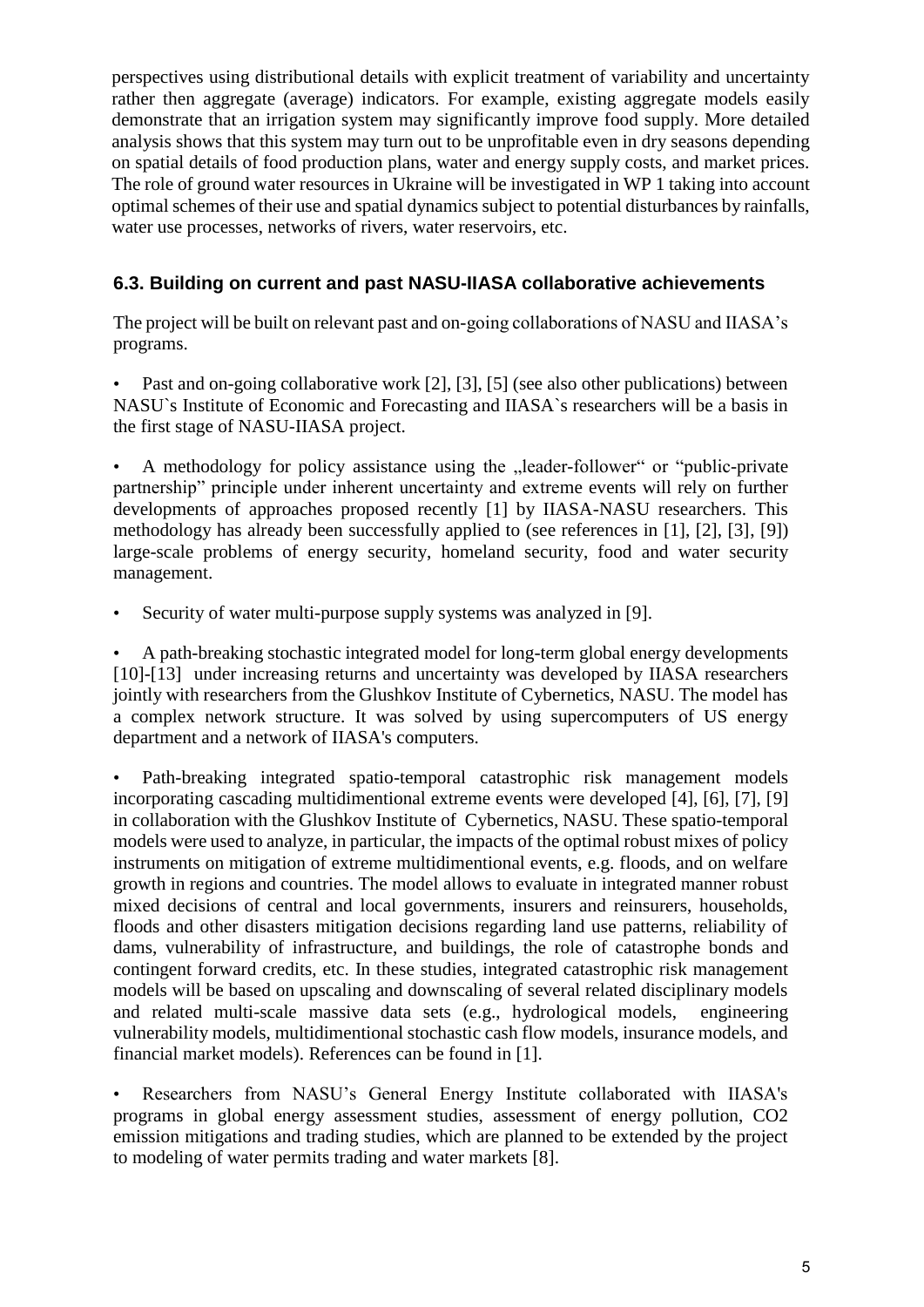• Researchers from NASU's Remote Sensing Institute collaborated with IIASA's scientists in climate- and water-related studies, in particular, data treatment on ground and surface water levels, their pollution and changes.

• Researchers from NASU's Institute of Demography participated in joint with IIASA studies on scenarios of population growth in Ukraine. Currently they analyze issues of poverty.

• Researchers from the Institute for Applied Systems Analysis, Ministry of Education and NASU collaborated with IIASA's scientists for studying geopolitical and social risks.

• Researchers from NASU, IIASA and Moscow Aviation Institute analyzed new models and methods for assessing security in uncertain stochastic systems.

# **6.4. Research themes**

This subsection provides some specific comments on themes of the research plan described in Section 7 having the following workpackages:

1. Development of models and methods for integrated analysis of coherent robust food, energy and water security policies; multiscale assessment of water resources in complex distributed hydrological systems

2. Analyzing variations of regional water balances, ecosystems productivity and disasters risk distributions using remote sensing data, climate and environmental change assessment

3. Analysis of energy developments and its security under uncertainty and increasing ecological requirements to emissions of noxious and greenhouse gases, and harmful matters

4. Integrated modeling of energy supply in the context of coherent food, water, energy security and sustainable development of Ukraine

5. Modeling of agricultural strategies for sustainable rural development under global changes

6. Analysis of poverty in Ukraine: drivers, emergencies, impacts

7. Integrated sustainable development indicators in regional and global contexts

8. An additional WP will constitute the collaborative IIASA-Russian-Ukrainian project KPKBK 5031050 supported by the Russian and Ukrainian Funds for Basic Research. Duration: January 2012 to December 2013.

These themes reflect critical aspects of food, energy and water sectors and their impacts on sustainable developments according to general conclusions of Bonn Conference 2011, OECD Studies on Water, 2012. In particular, the following issues are incorporated in the WPs:

- Increasing security in one sector affects costs in other sectors
- Water shortages, droughts, floods, heat waves increase the risk of electricity (e.g. blackouts) and food supply
- Increase of energy (water) supply is related to increasing energy (water) supply and reducing energy (water) consumption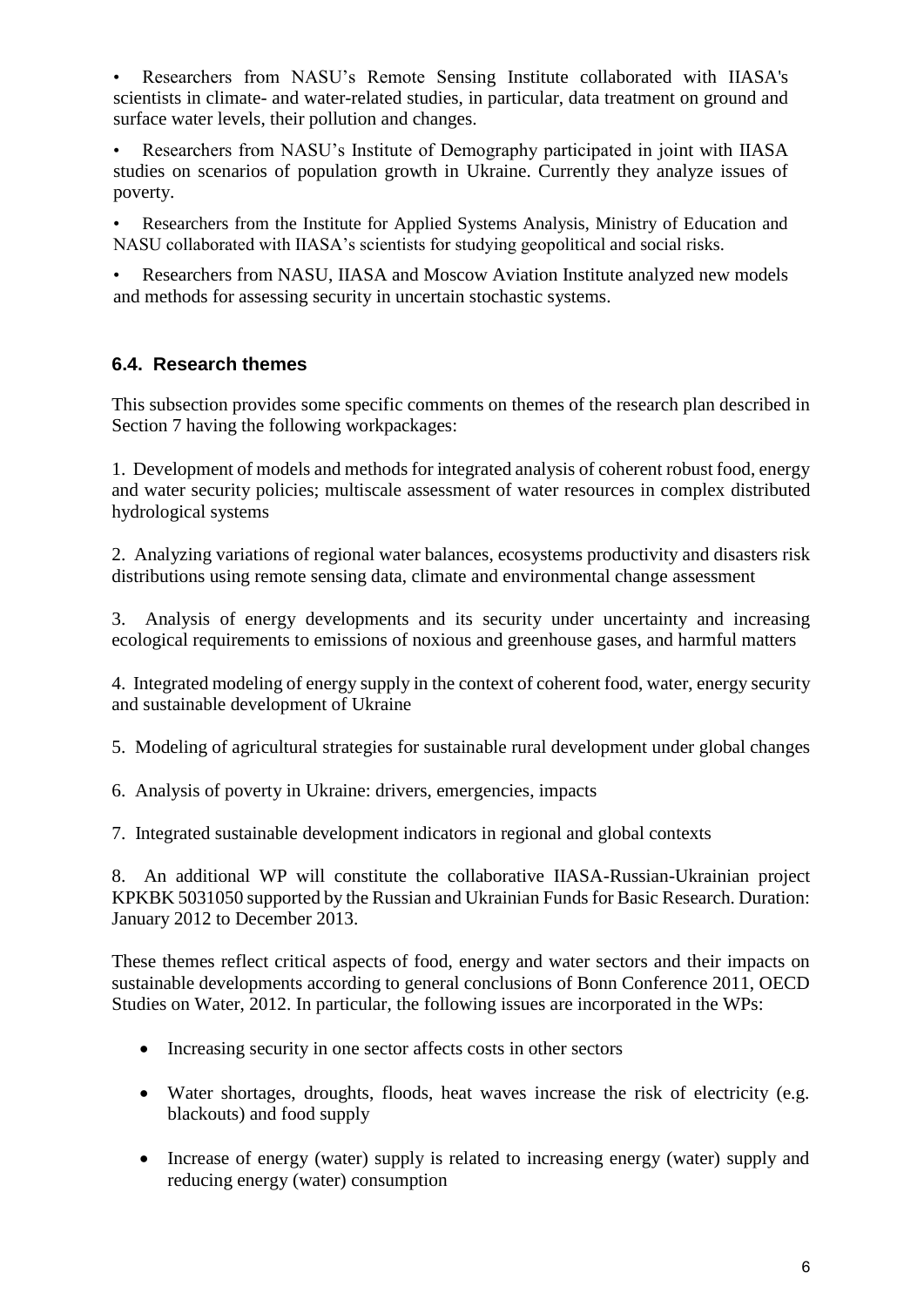- Increase in energy prices are leading to growing interests in bioenergy remaining complex and uncertain issues linking long-term energy developments with short-term location-dependent weather-related extreme events
- Biofuel feedstocks need significant amount of water during photosynthesis. Due to the size of energy markets even a small percentage of biofuels may have critical impacts on water balances and food security
- Biorefineries generate high local water demands
- Increased production of biofuels and agriculture can increase water pollution from nitrogen, phosphorus, pesticides, soil sediment and new emerging contaminants. There are social, economic and environmental costs of pollutants
- Water distribution, collection, treatment, and heating represent a major consumer of energy. Use of groundwater requires energy for well pumping. Much energy is wasted by irrigating lowns and toilets using high quality drinking water
- Pricing and subsidy provide incentives to develop and adopt the most appropriate technologies. Short-term instantaneous adaptive responses on market signals may create wrong individual incentives with lock-in states of insecure and unsustainable developments
- Agriculture, energy, and water systems are vulnerable to climate changes and weatherrelated extreme events
- The increasing frequency and severity of droughts and floods is often due to the lack of coordinations and regulations leading to increasing costs for local and central governments, farmers, rural and urban communities and insurance industry with potential contributions to poverty. Coherent new policies for land use, agriculture, water and energy security can play a central role in mitigation and adaptation policies for climate change, floods and droughts risk management
- Integrated modeling demonstrates that strengthening linkages between ex-ante longterm decisions (such as floods and droughts risk mitigations) with other short-term expost adaptive multi-stakeholders decisions significantly improves the robustness, efficiency and environmental safety of solutions with respect to inherent uncertainty and extreme events
- Secure coherent sustainable food, energy and water management require proper governance equipped with adequate decision support systems
- Robustness of policies can be achieved by using appropriate systemic risk indicators. The use of standard mean values, least square and variance-covariance approaches is not robust under asymmetric variability and uncertainty with non-normal distributions.

# **6. 5. Scientific goals**

The following tasks will be in the focus of the project:

1. Analyze driving forces of threats (the lack of needed quality and quantity of food, decreasing quality of water and land, decreasing stability of energy supply, decreasing energy use efficiency, conflicting policies, etc.) and robust in particular quantile-based indicators of food-energy-water security characterizing coherent policies, strategic ex-ante anticipative and ex-post adaptive mechanisms, monitoring mechanisms, etc.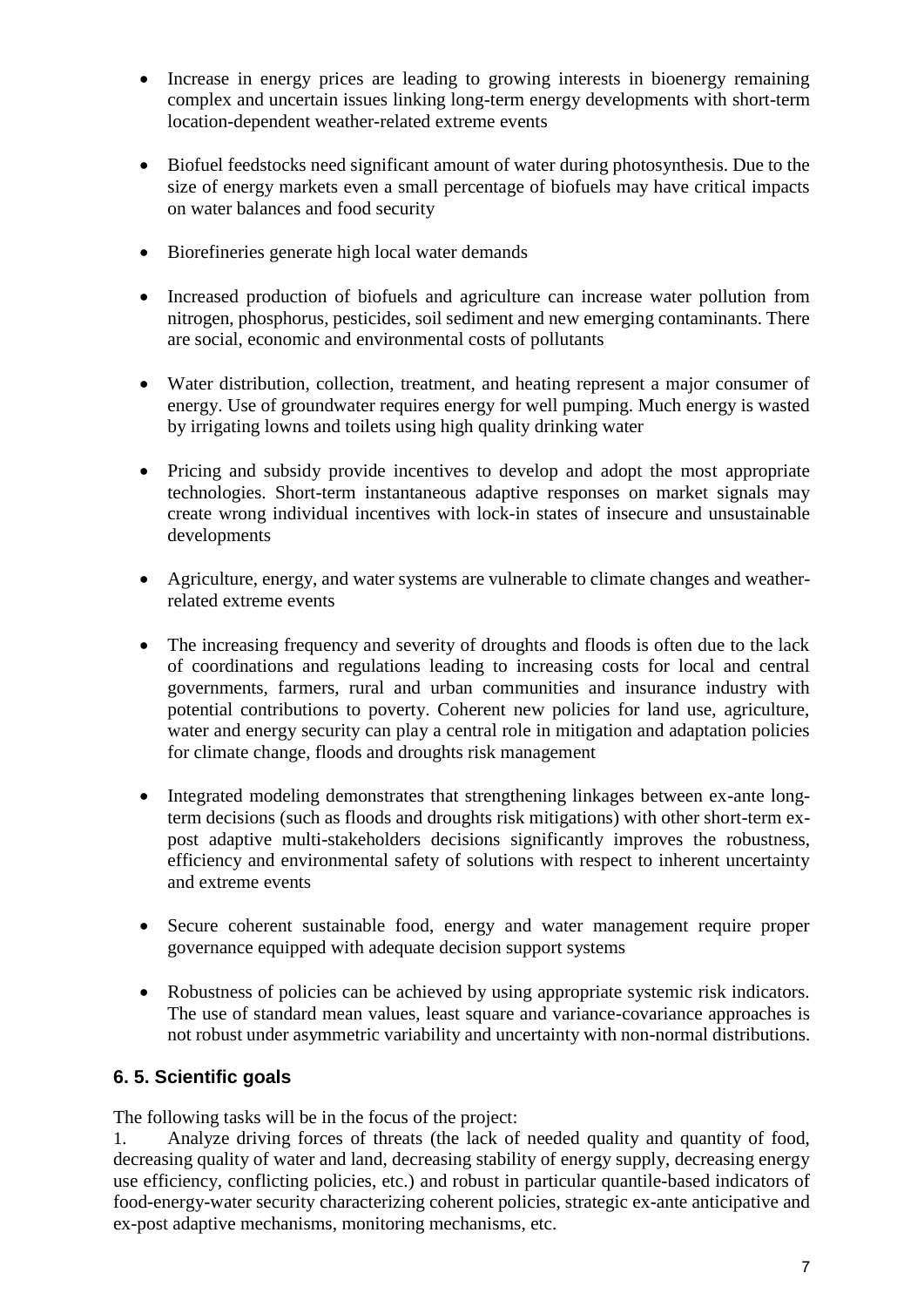2. Find feasible sets of linked robust ex-ante (anticipative) and ex-post (adaptive) policies and regulations

3. Collect and properly represent relevant spatio-temporal data on agricultural activities, natural resources, demographic, socio-economic and environmental indicators at the national level and at the level of districts and regions in Ukraine (496 and 25, respectively) from real observations and experts opinions by using appropriate data harmonizing methods, e.g., probabilistic downscaling and upscaling methods, nonparametric estimation, uncertain distributions.

4. Create stochastic scenario generators (including catastrophe generators) for "threatsdecisions" interactions.

5. Build integrated multi-objective stochastic optimization model(s) for evaluating robust solutions ensuring secure and sustainable food, energy and water supply under uncertain threats.

6. Investigate incentives behind "mixed strategies" of urban-rural labor migration and their consequences. New types of household and welfare models explaining the mixed strategy migration processes will be explored.

7. Analyze interdependencies between regional sustainability and the main threats to security.

# **6.6. Connections with IIASA's Strategic Plan.**

Global changes are triggered by complex multiscale global-regional-local interactions. Therefore, although this project focuses on Ukrainian food-energy-water interdependencies and security, its results will have global implications. In particular, developing models include international trades, exchanges of resources, GHG emissions. From a methodological point of view the project has direct links to the project "Systemic risk, extreme events, robust solutions" of ASA; ESM, RAV, Energy, Water, MAG IIASA's programs. The methodology being developed within NASU-IIASA project has common character and it is applicable to other case studies having global, regional, local scales.

# **7. Project Stages, Workpackages and Teams**

During the research period the following plans may be adaptively adjusted, therefore, in a sense, they have a tentative character. In particular, plans for 2015-2016 are combined because the work in the final year will be directed by the data sets, which will become available, and by numerical calculations with models developed during previous years.

The WP research teams may have alterations. Work in data analyses and programming will be directed by the senior scientists whose names are given in the WP team lists (see below), and carried out by Ukrainian PhD students and junior scientists whose names are currently not given in the WP team lists.

**Workpackage 1.** Development of models and methods for integrated analysis of coherent robust food, energy and water security policies; multiscale assessmnet of water resources in complex distributed hydrological systems

| Stage                   | Term | Problems & Key<br>Questions | Deliverables |
|-------------------------|------|-----------------------------|--------------|
| Analysis of drivers,    | 2012 | How to formulate            | Set of       |
| threats and sustainable |      | correctly security          | developed    |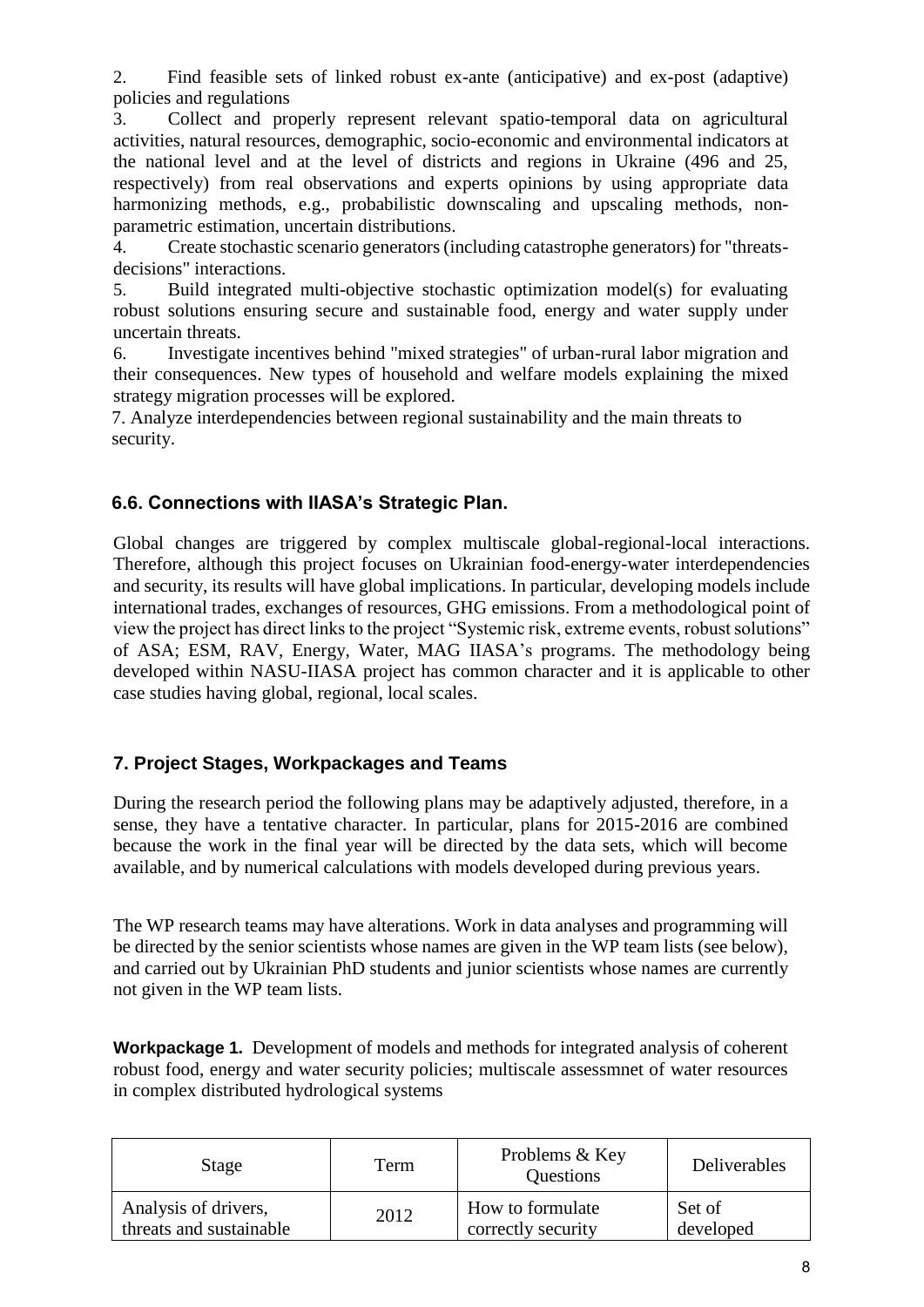| indicators of food water<br>and energy security<br>Analyze state of<br>hydrological resources,<br>uncertainties of their<br>assessment and<br>corresponding risks to<br>food security in Ukraine                                                                                                                                                                                                                                                                                                                                                                                        |           | management models<br>using "public-private"<br>participation" principle<br>Data collection and<br>analysis<br>Elaboration of security<br>indicators                                                                                                                                                                               | methods and<br>models, data<br>sets<br>Scientific<br>publications                                       |
|-----------------------------------------------------------------------------------------------------------------------------------------------------------------------------------------------------------------------------------------------------------------------------------------------------------------------------------------------------------------------------------------------------------------------------------------------------------------------------------------------------------------------------------------------------------------------------------------|-----------|-----------------------------------------------------------------------------------------------------------------------------------------------------------------------------------------------------------------------------------------------------------------------------------------------------------------------------------|---------------------------------------------------------------------------------------------------------|
| Collection and<br>preliminary analysis of<br>multiyear agricultural<br>productivity and agro-<br>meteorological<br>information<br>Collection and<br>preliminary analysis of<br>hydrogeological data<br>Create stochastic scenario<br>generators (including<br>catastrophe generators)<br>for "threats-decisions"<br>interactions                                                                                                                                                                                                                                                        | 2013      | Key questions: what is<br>the available data relative<br>reliability and how to<br>estimate corresponding<br>uncertainty of the data?<br>Rescaling and data<br>harmonization                                                                                                                                                      | Set of<br>developed<br>methods and<br>models<br>Joint-access<br>databases<br>Scientific<br>publications |
| Agricultural productivity<br>and agro-meteorological<br>statistical database<br>development<br>Create stochastic scenario<br>generators for agricultural<br>production risk modeling<br>basing on collected data<br>Development of<br>integrated multi-objective<br>stochastic optimization<br>models for evaluating<br>robust solutions ensuring<br>secure agricultural<br>production taking into<br>account climate change<br>and meteorological<br>variations<br>Groundwater dynamics<br>analysis using multi-scale<br>computer modeling before<br>intensive resource<br>utilization | 2014      | How utilization of<br>groundwater resources<br>will affect integrated<br>water security relatively<br>to traditional practices of<br>surface water utilization?<br>Which assessment<br>methodology is adequate<br>for multi-scale<br>groundwater dynamic<br>analysis under active<br>pumping and with<br>uncertain contamination? | Set of<br>developed<br>methods and<br>models<br>Joint scientific<br>papers<br>Joint-access<br>databases |
| Development of<br>integrated multi-objective<br>stochastic optimization<br>models and corresponding<br>methods for evaluating<br>robust solutions ensuring<br>secure food, energy and                                                                                                                                                                                                                                                                                                                                                                                                   | 2015-2016 | Development of method<br>for analyzing<br>sustainability of regional<br>water supply as a<br>function of local<br>groundwater dynamics                                                                                                                                                                                            | Set of<br>developed<br>methods,<br>models, and<br>data                                                  |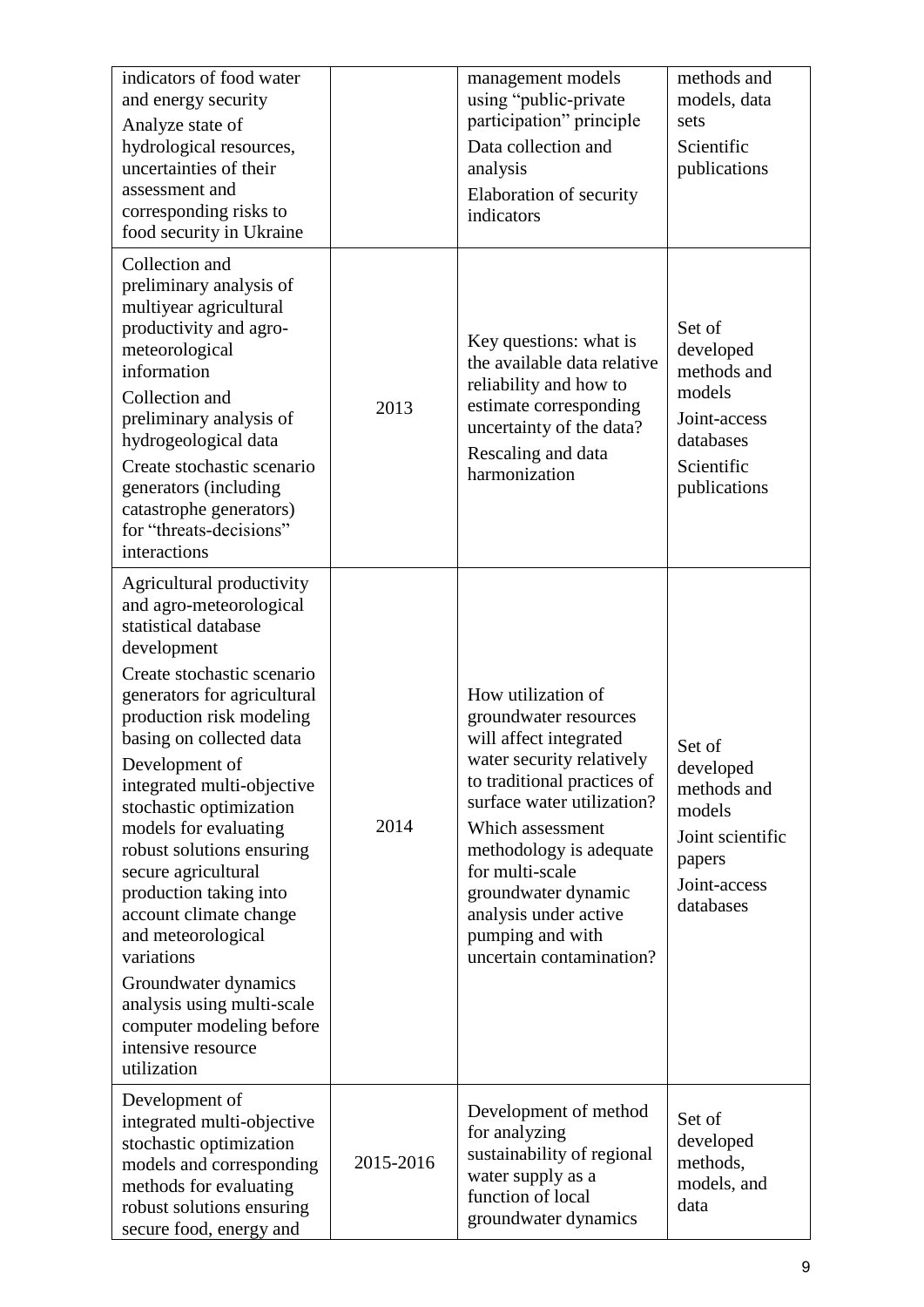| water supply under                                                                                                                                                   | (including dynamics of | Joint scientific |
|----------------------------------------------------------------------------------------------------------------------------------------------------------------------|------------------------|------------------|
| uncertain threats                                                                                                                                                    | pollutants).           | papers           |
| Development of scenarios<br>for groundwater dynamics<br>in Kiev region,<br>identification of regional<br>threats and risks<br>Final modifications and<br>adjustments |                        | Reports          |

# **Research Team:** Glushkov's Institute of Cybernetics, NASU

| #              | Name                         | Title      | Position                         | Involvement                        |
|----------------|------------------------------|------------|----------------------------------|------------------------------------|
| $\mathbf{1}$   | Ivan V. Sergienko            | Prof., Dr. | Director, Academician            | Full time counselor<br>(no salary) |
| $\overline{2}$ | Vyacheslav M.<br>Shestopalov | Prof., Dr. | Director, Academician            | Full time counselor<br>(no salary) |
| 3              | Vasyl S. Deyneka             | Prof., Dr. | Director, Academician            | Full time counselor<br>(no salary) |
| $\overline{4}$ | P. S. Knopov                 | Prof., Dr. | Head of Dept.                    | $0,5$ (6 month/year)               |
|                | V.S. Kyrylyuk                | Dr.        | Leading<br>Research<br>Scientist | $0,5$ (6 month/year)               |
|                | K.L. Atoev                   | Ph.D.      | Senior<br>Research<br>Scientist  | $0,5$ (6 month/year)               |
|                | T.V. Pepelyaeva              | Ph.D.      | Senior<br>Research<br>Scientist  | $0,5$ (6 month/year)               |
|                | O.M. Golodnikov              | Ph.D.      | Senior<br>Research<br>Scientist  | $0,5$ (6 month/year)               |
|                | E.F. Galba                   | Dr.        | Leading<br>Research<br>Scientist | $0,5$ (6 month/year)               |
|                | M.V. Belous                  | Ph.D.      | Senior<br>Research<br>Scientist  | $0,5$ (6 month/year)               |
|                | Yu.F. Rudenko                | Ph.D.      | Senior<br>Research<br>Scientist  | $0,5$ (6 month/year)               |
|                | M.I. Zheleznyak              | Ph.D.      | Senior<br>Research<br>Scientist  | $0,5$ (6 month/year)               |

**Workpackage 2.** Analyzing variations of regional water balances, ecosystems productivity and disasters risk distributions using remote sensing data, climate and environmental change assessment

| Stage                         | Term | Problems & Key Questions      | Deliverables |
|-------------------------------|------|-------------------------------|--------------|
| Collection, preliminary       | 2012 | Selection of case studies and | Set of       |
| analysis (geo-correction,     |      | focus areas: Northern Black   | developed    |
| filtration, etc.) and digital |      | Sea region, and Prypjat river | methods and  |
| representation of spatial –   |      | basin trans-boundary area.    | models       |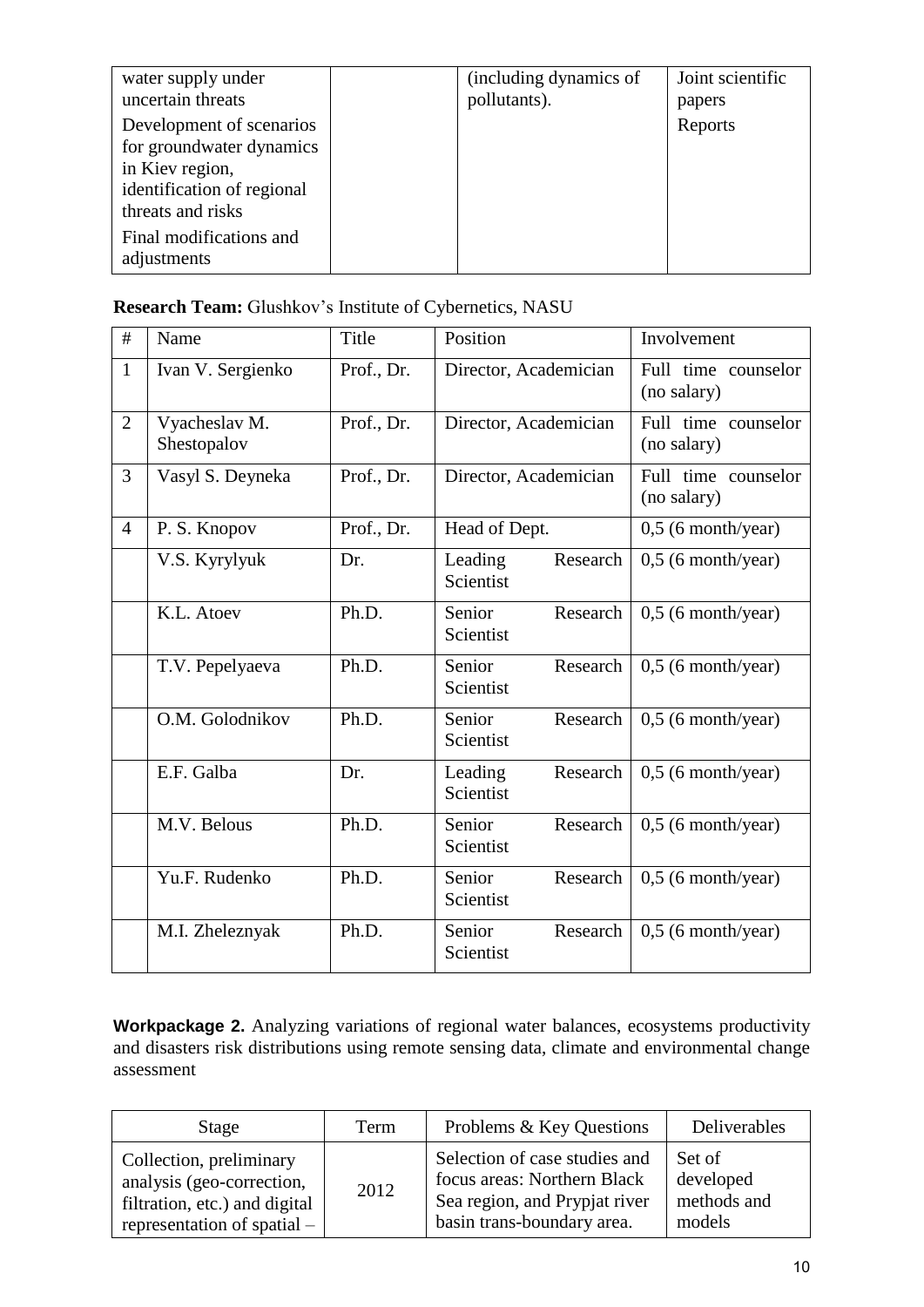| temporal data of in-field<br>measurements (including<br>archive records) and<br>satellite observations<br>using regularization<br>techniques;<br>Development of<br>sustainability indicators<br>for agricultural sector and<br>ecological state aimed to<br>secure consumption of<br>food and water resources<br>using remote sensing data                                                                                       |      | Key questions: what is the<br>available data relative<br>reliability and how to<br>estimate corresponding (both<br>aleatoric and epistemic)<br>uncertainty of the data?<br>What indicators are suitable<br>for the problem description?                                                                                                                                                                                                                                                                                                          | Data bases:<br>meteorology<br>measurements<br>reduced to study<br>areas for $1910 -$<br>2015, disaster<br>statistics on<br>study areas<br>$1960 - 2015$ ,<br>bio-productivity<br>on study areas<br>$1990 - 2015$ ;<br>publications on<br>case studies                                                 |
|----------------------------------------------------------------------------------------------------------------------------------------------------------------------------------------------------------------------------------------------------------------------------------------------------------------------------------------------------------------------------------------------------------------------------------|------|--------------------------------------------------------------------------------------------------------------------------------------------------------------------------------------------------------------------------------------------------------------------------------------------------------------------------------------------------------------------------------------------------------------------------------------------------------------------------------------------------------------------------------------------------|-------------------------------------------------------------------------------------------------------------------------------------------------------------------------------------------------------------------------------------------------------------------------------------------------------|
| Development of<br>technique for problem-<br>oriented analysis of geo-<br>referred data of in-field<br>measurements and<br>satellite observations for<br>integrated multi-objective<br>stochastic optimization<br>models evaluating impact<br>of disasters and induced<br>threats to environment in<br>view of regional changes                                                                                                   | 2013 | Which way of metrics<br>reduction is the optimal for<br>analysis of stochastic sets of<br>in-field and satellite<br>observations?<br>How the sets of observation<br>data might be linearized for<br>coupled analysis with multi<br>source data?<br>Analysis of data should be<br>directed to possibility of<br>introducing local<br>peculiarities (in distributions<br>of disaster frequency,<br>bioproductivity, water<br>balance, climatic and with<br>respect to meteorological<br>parameters) toward existing<br>regional and global trends. | Set of<br>developed<br>methods and<br>models<br>Data bases:<br>meteorology<br>measurements<br>reduced to study<br>areas for $1910 -$<br>2015, disaster<br>statistics on<br>study areas<br>$1960 - 2015$ ,<br>bio-productivity<br>on study areas<br>$1990 - 2015;$<br>Publications on<br>case studies  |
| dependencies analysis of<br>multivariate distributions<br>for frequency and<br>intensity of different<br>types of disasters,<br>climatic and ecological<br>parameters (using<br>satellite data)<br>Analysis and assessment<br>of drivers and indicators<br>of land-cover changes<br>connected with disasters,<br>climate and<br>environmental changes,<br>its links to<br>bioproductivity and food,<br>energy and water security | 2014 | Which drivers lead to most<br>dangerous disasters from<br>viewpoint of socio-ecological<br>vulnerability?<br>Should pollution be<br>described as integrated<br>aftermath of complex<br>disasters?<br>What is relative input of<br>meteorological variations,<br>climatic trends, land-use and<br>agricultural practices, water<br>management into registered<br>regional drought statistics?<br>Does statistic reflects<br>climatic conditions or it is<br>indicator of inadequate<br>policies?                                                  | Set of<br>developed<br>methods and<br>models<br>Data bases:<br>meteorology<br>measurements<br>reduced to study<br>areas for $1910 -$<br>2015, disaster<br>statistics on<br>study areas<br>$1960 - 2015$ ,<br>bio-productivity<br>on study areas<br>$1990 - 2015$ ;<br>Publications on<br>case studies |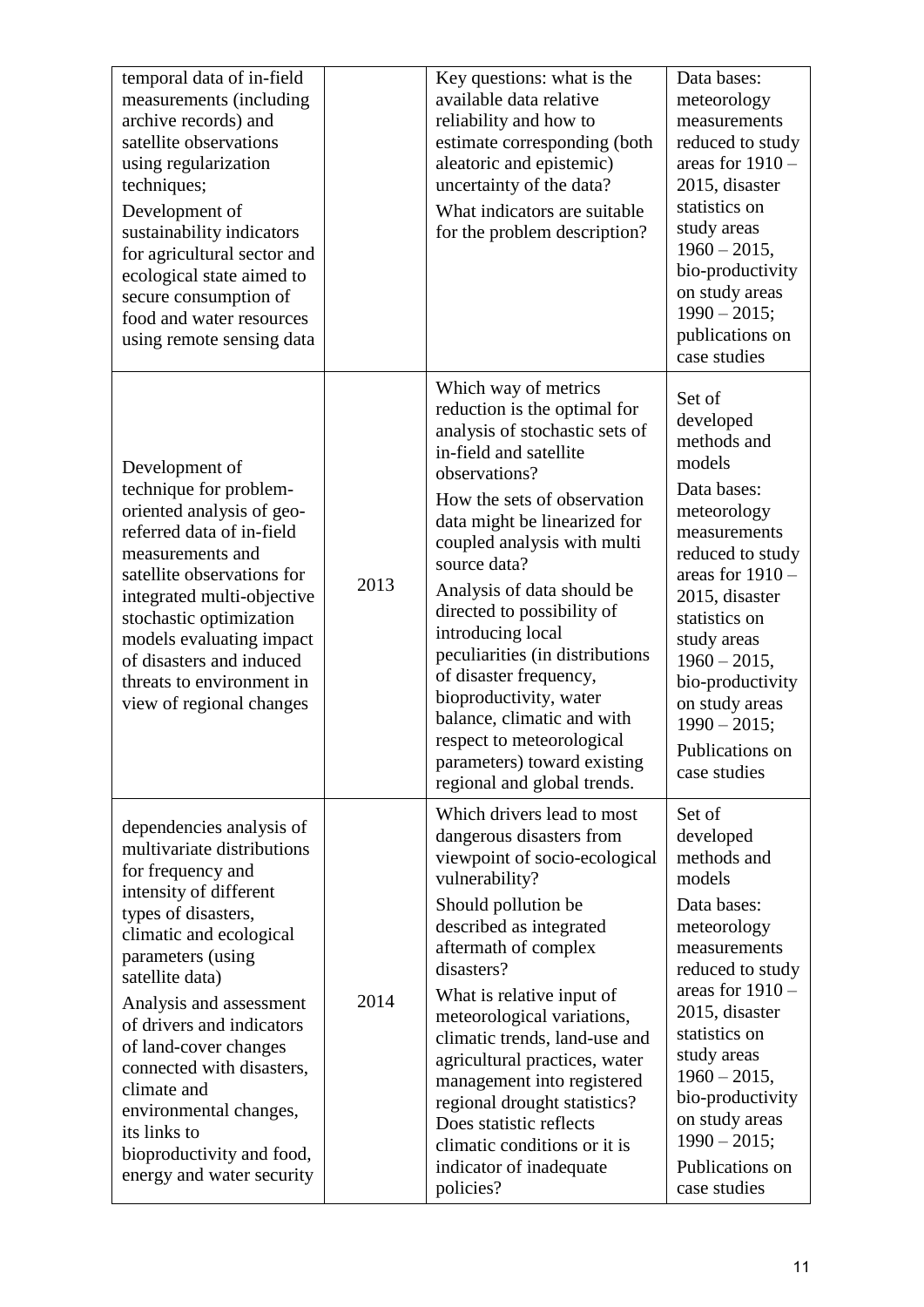| #              | Name                        | Title                     | Position                         | Involvement                        |
|----------------|-----------------------------|---------------------------|----------------------------------|------------------------------------|
| $\mathbf{1}$   | Vadym I. Lyalko             | Prof., Dr.                | Director, Academician            | Full time counselor<br>(no salary) |
|                |                             |                           |                                  |                                    |
| $\overline{2}$ | V.<br>Yuriy<br>Kostyuchenko | Assoc.<br>Prof.,<br>Ph.D. | Leading<br>Research<br>Scientist | $0,5$ (6 month/year)               |
| 3              | Olexiy I. Sakhatsky         | Assoc.<br>Prof., Dr.      | Leading<br>Research<br>Scientist | $0,25$ (3 month/year)              |
| $\overline{4}$ | <b>Dmytro Movchan</b>       | Ph.D.                     | Junior<br>Research<br>Scientist  | $0.5$ (6 month/year)               |
| 5              | Galina Zholobak             | Ph.D.                     | <b>Research Scientist</b>        | $0,25$ (3 month/year)              |
| 6              | Maxim Yuschenko             | M.Sc.                     | Engineer                         | $0,5$ (6 month/year)               |
| $\overline{7}$ | <b>Olexandr</b> Apostolov   | M.Sc.                     | Engineer                         | $0.25$ (3 month/year)              |

**Research Team:** Scientific Centre of Aerospace Research of the Earth, NASU

**Workpackage 3. Energy Security: Technological Aspects.** Analysis of energy developments and its security under uncertainty and increasing ecological requirements to emissions of noxious and greenhouse gases, and harmful matters

| Stage                                                                                                                       | Term | Problems & Key<br>Questions                                                                                     | Deliverables                                 |
|-----------------------------------------------------------------------------------------------------------------------------|------|-----------------------------------------------------------------------------------------------------------------|----------------------------------------------|
| Analysis and<br>formalization of impact<br>factors to energy sector<br>sustainable development<br>including agriculture and | 2012 | Key threats and impacts<br>factors identification in<br>energy sector, analysis of<br>basic technological links | Set of<br>developed<br>methods and<br>models |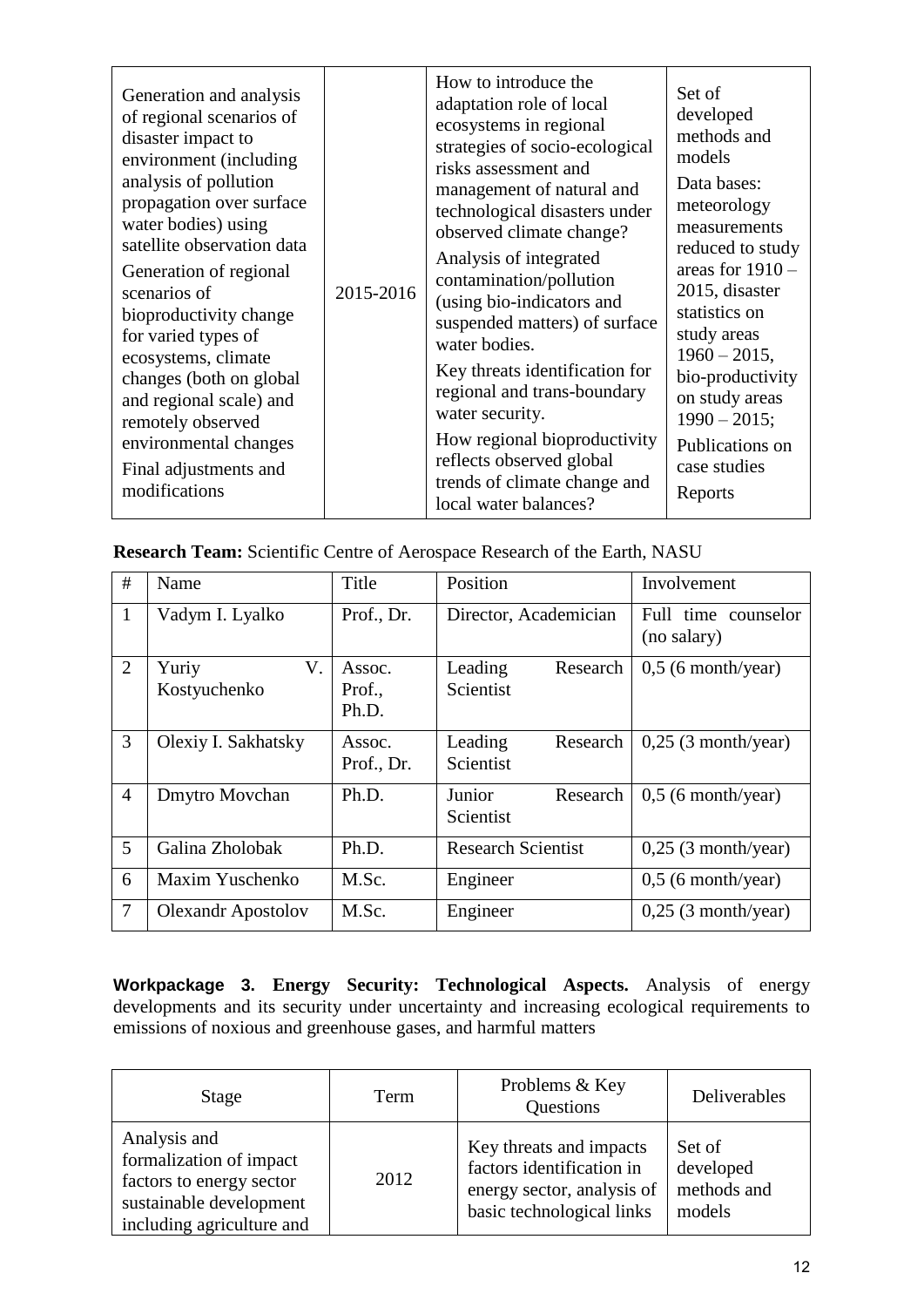| water sectors,<br>uncertainties analysis,<br>security analysis and<br>vulnerability from<br>viewpoint of energy<br>sustainable supply,<br>development of<br>discriminative scenarios                                                                                                                                                                                                                     |           |                                                                                                                                                           |                                                                            |
|----------------------------------------------------------------------------------------------------------------------------------------------------------------------------------------------------------------------------------------------------------------------------------------------------------------------------------------------------------------------------------------------------------|-----------|-----------------------------------------------------------------------------------------------------------------------------------------------------------|----------------------------------------------------------------------------|
| Deterministic and<br>stochastic modeling of<br>technological, economic,<br>physical and market<br>features of energy objects<br>under variable uncertainty                                                                                                                                                                                                                                               | 2013      | How market variations<br>and technological<br>innovations will reflect<br>on effectiveness of<br>functioning of different<br>objects of energy<br>system? | Set of<br>developed<br>methods and<br>models                               |
| Development of<br>integrated stochastic<br>model of energy sector as<br>infrastructural system<br>aimed to efficient and<br>secured energy supply<br>under uncertain influence<br>of external factors<br>(including catastrophic<br>threats)                                                                                                                                                             | 2014      |                                                                                                                                                           | Set of<br>developed<br>methods and<br>models<br>Joint scientific<br>papers |
| Development of stochastic<br>scenario generators<br>(including catastrophe<br>generators) for analysis of<br>sustainable development<br>of energy sector and its<br>links with food and water<br>sectors<br>Development of<br>integrated energy sector<br>development scenarios<br>with increasing ecological<br>requirements to emissions<br>of noxious and<br>greenhouse gases, and<br>harmful matters | 2015-2016 |                                                                                                                                                           | Set of<br>developed<br>methods and<br>models<br>Joint scientific<br>papers |

# **Research Team:** Institute of General Energy, NASU

| # | Name              | Title     | Position                            | Involvement                         |
|---|-------------------|-----------|-------------------------------------|-------------------------------------|
|   | Mykhaylo M. Kulik | Prof. Dr. | Director., Academician              | Full time counselor<br>(no salary)  |
|   | S.V. Dubovsky     | Dr.       | Leading<br>Scientist, Head of Dept. | Research $\vert 0.5$ (6 month/year) |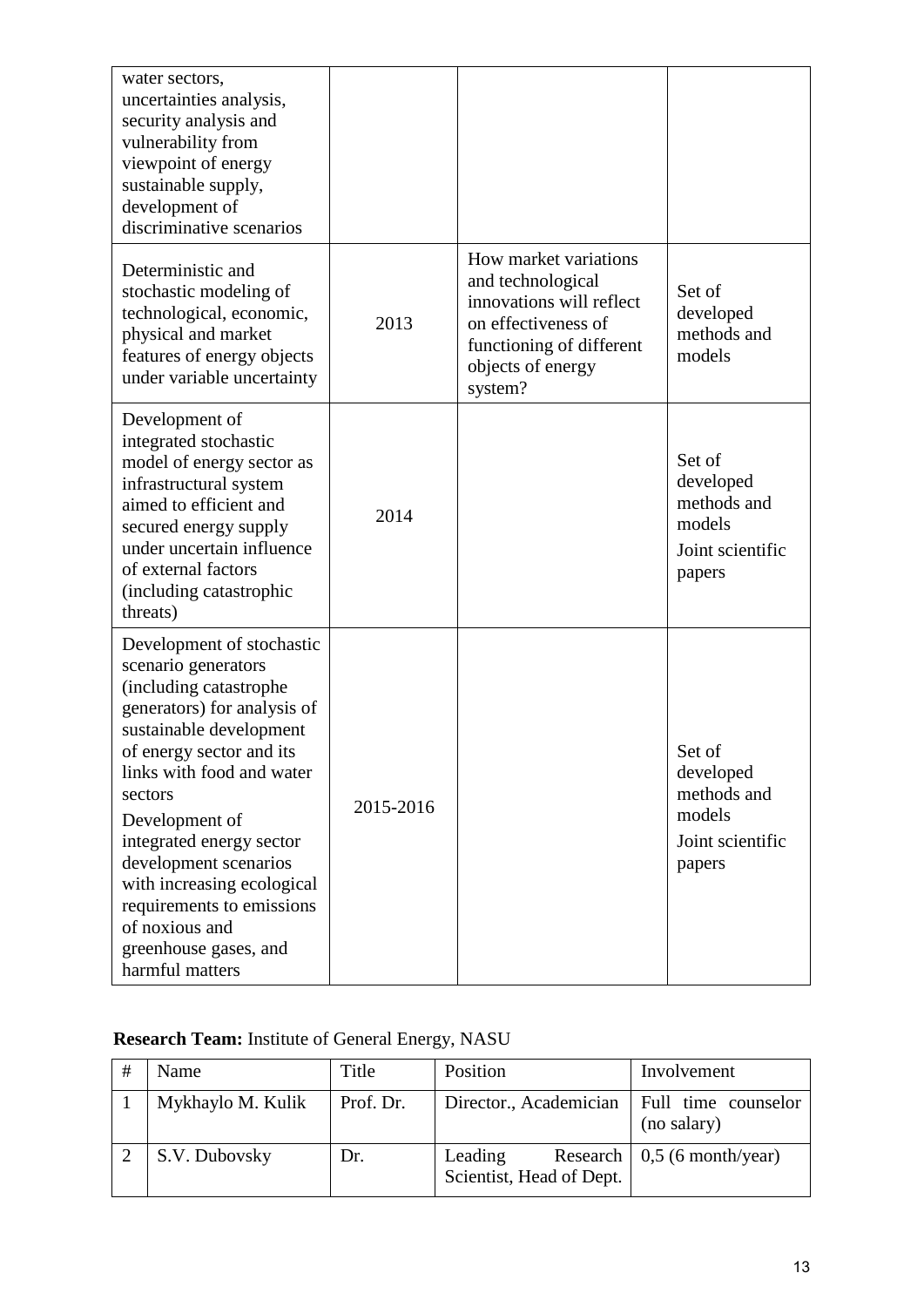| O.Ye. Malyarenko | Ph.D. | Senior<br>Scientist, Head of Dept. | Research $\vert 0.5$ (6 month/year) |
|------------------|-------|------------------------------------|-------------------------------------|
| I.Ch. Leschenko  | Ph.D. | Senior<br>Research<br>Scientist    | $0,5$ (6 month/year)                |
| S.V. Shulzhenko  | Ph.D. | Senior<br>Research<br>Scientist    | $0,5$ (6 month/year)                |

**Workpackage 4. Energy Security: Economic Aspects.** Integrated modeling of energy supply in the context of coherent food, water, energy security and sustainable development of Ukraine

| Stage                                                                                                                                                                                                                                                                                                                                                                           | Term      | Problems & Key<br>Questions                                                                                                                              | Deliverables                                                                 |
|---------------------------------------------------------------------------------------------------------------------------------------------------------------------------------------------------------------------------------------------------------------------------------------------------------------------------------------------------------------------------------|-----------|----------------------------------------------------------------------------------------------------------------------------------------------------------|------------------------------------------------------------------------------|
| Identification and analysis<br>of key threats for<br>Ukrainian energy sector<br>and its links (on global,<br>regional and local scale)                                                                                                                                                                                                                                          | 2012      | Analyze robust diverse<br>mix of alternatives such<br>as energy efficiency,<br>traditional and<br>nontraditional energy<br>supply including<br>bioenergy | Set of<br>developed<br>methods and<br>models                                 |
| Verification of elaborated<br>approaches to integrated<br>modeling and<br>development foresights of<br>long-term energy supply<br>in Ukraine                                                                                                                                                                                                                                    | 2013      |                                                                                                                                                          | Set of<br>developed<br>methods and<br>models<br>Per reviewed<br>publications |
| Development of analytical<br>tools for assessment of<br>energy security based on<br>partial equilibrium<br>economic-energy model<br>"TIMES - Ukraine"                                                                                                                                                                                                                           | 2014      | Introduction of security<br>indicators based on<br>CVaR-type risk measures                                                                               | Set of<br>developed<br>methods and<br>models<br>Per reviewed<br>publications |
| Modeling of isolated and<br>integrated impact of<br>potential threats to energy<br>sector and parameters of<br>energy security of<br>Ukraine<br>Identification and<br>numerical analysis of<br>alternative ways of<br>optimal energy supply in<br>the context of food,<br>energy and water secure<br>and sustainable<br>development<br>Further adjustments and<br>modifications | 2015-2016 | Development and<br>harmonization of existing<br>and new multiscale data<br>sets and data analysis<br>tools                                               | Set of<br>developed<br>methods and<br>models<br>Scientific<br>publications   |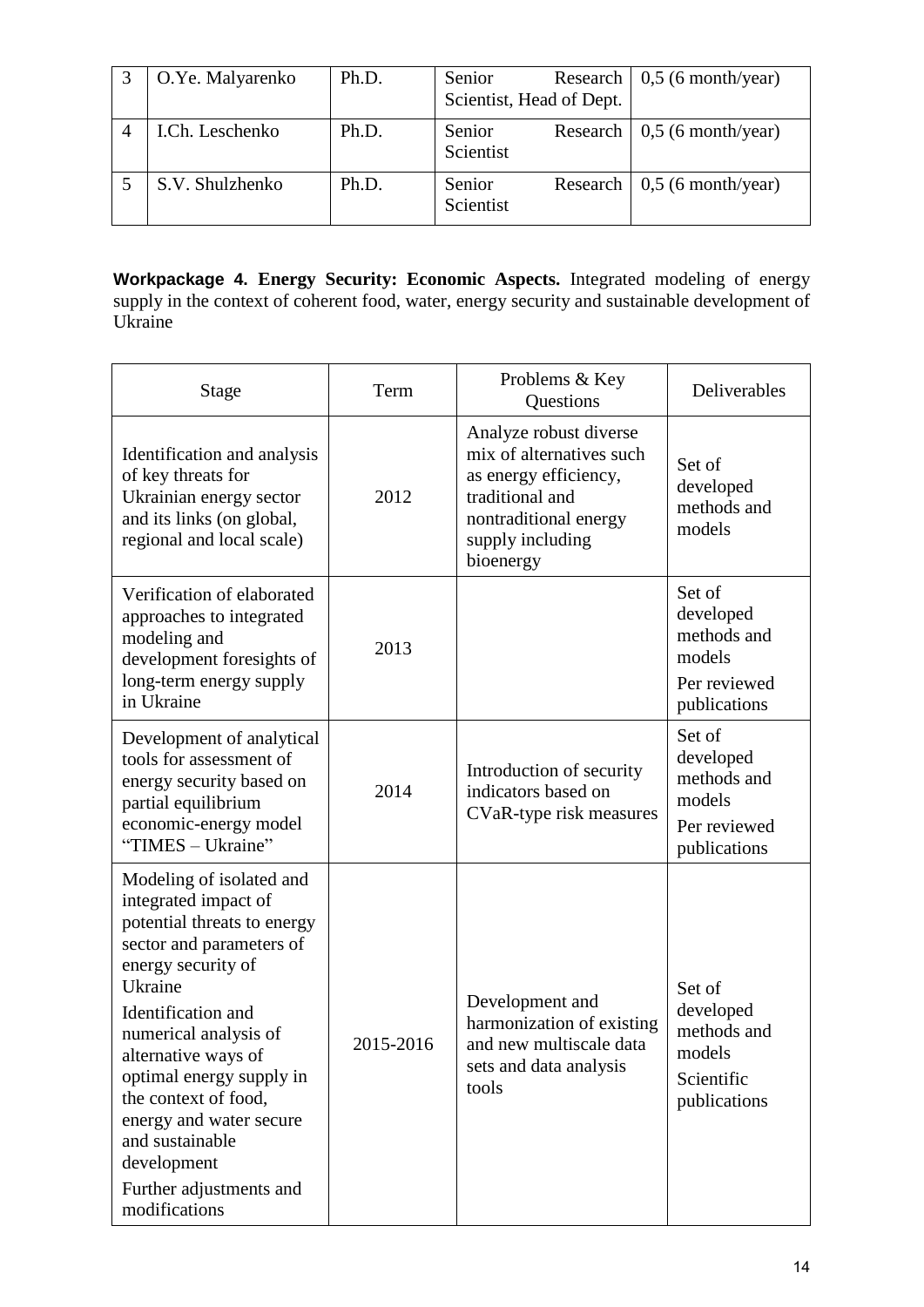| #              | Name             | Title     | Position                        | Involvement                        |
|----------------|------------------|-----------|---------------------------------|------------------------------------|
|                | Valery M. Heyetz | Prof. Dr. | Director., Academician          | Full time counselor<br>(no salary) |
| $\overline{2}$ | G.Yu. Lopatynska | M.Sc.     | Junior<br>Research<br>Scientist | $0,5$ (6 month/year)               |
| 3              | R.Z. Podoletz    | Ph.D.     | Senior<br>Research<br>Scientist | $0,5$ (6 month/year)               |
|                | O.A. Dyachuk     | Ph.D.     | Senior<br>Research<br>Scientist | $0,5$ (6 month/year)               |

**Research Team:** Institute of Economics and Forecasting, NASU

**Workpackage 5.** Modeling of agricultural strategies for sustainable rural development under global changes

| Stage                                                                                                                                                                                                                                                                                                                                                                                  | Term | Problems & Key<br>Questions                                                                                  | Deliverables                                                                 |
|----------------------------------------------------------------------------------------------------------------------------------------------------------------------------------------------------------------------------------------------------------------------------------------------------------------------------------------------------------------------------------------|------|--------------------------------------------------------------------------------------------------------------|------------------------------------------------------------------------------|
| Comparative analysis of<br>approaches and methods<br>for assessment of socio-<br>economic and ecological<br>consequences of natural<br>resources consumption<br>Forming a set of robust<br>suitable indicators<br>Development of problem-<br>oriented data<br>harmonization<br>downscaling/upscaling<br>methods                                                                        | 2012 | The role of probabilistic<br>down-scaling and up-<br>scaling methods for<br>multiscale data<br>harmonization | Set of<br>developed<br>methods and<br>models<br>Per reviewed<br>publications |
| Modifications of developed<br>in collaboration with<br><b>IIASA</b> food security<br>models. Designing robust<br>cost effective and<br>environmentally safe<br>(especially for water, soil<br>productivity) optimal<br>portfolio of regional crops<br>robust to uncertainties<br>Analysis of possible ex-<br>ante mitigation measures<br>and ex-post adaptations in<br>agrarian sector | 2013 | Better modeling of rural-<br>urban migration<br>processes as risk<br>mitigation strategies                   | Set of<br>developed<br>methods and<br>models                                 |
| Analysis of models based<br>on "public-private<br>partnership" Analysis of                                                                                                                                                                                                                                                                                                             | 2014 | Analysis of multi-level<br>impact (global, regional,<br>local) of climate changes<br>(observed, registered,  | Set of<br>developed<br>methods and<br>models                                 |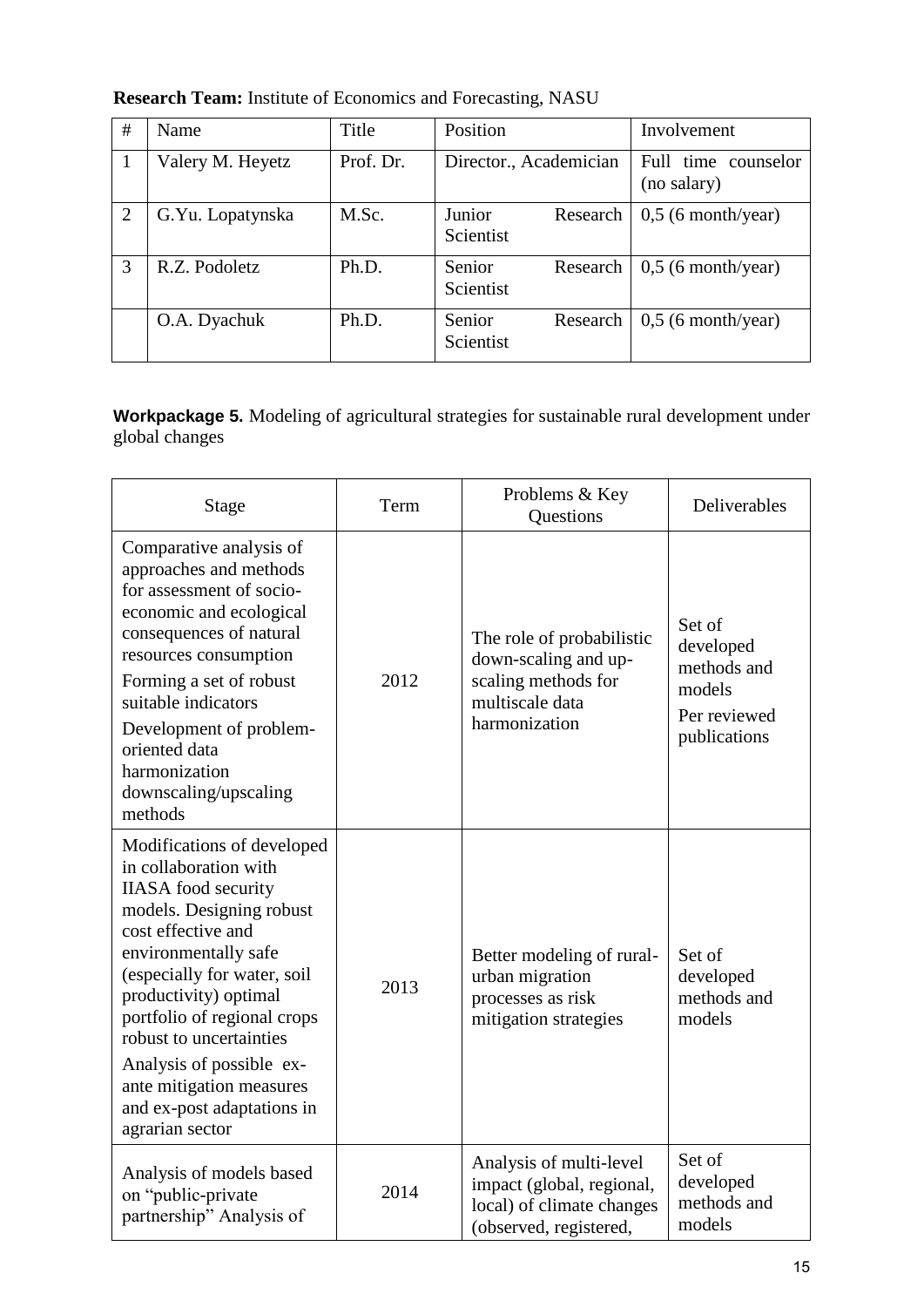| climate change impact on<br>agrarian sector of Ukraine                                                                                                                                                                                                                                                                                                                                                                                                |           | forecasted according<br>different scenarios) to<br>agrarian and other<br>sectors                                                           |                                                                                                          |
|-------------------------------------------------------------------------------------------------------------------------------------------------------------------------------------------------------------------------------------------------------------------------------------------------------------------------------------------------------------------------------------------------------------------------------------------------------|-----------|--------------------------------------------------------------------------------------------------------------------------------------------|----------------------------------------------------------------------------------------------------------|
| Development of scenarios<br>for designing public and<br>state regulation and for<br>coherent control and<br>strategic agrarian planning<br>under uncertainty including<br>climate change<br>Development of spatial<br>model and designing<br>scenarios of developments<br>for different regions of<br>Ukraine<br>Recommendations on<br>robust secure planning of<br>agricultural production in<br>Ukraine<br>Further modifications and<br>adjustments | 2015-2016 | It is necessary to address<br>strategic long-term<br>planning incorporating<br>adaptive short-term<br>responses of various<br>stakeholders | Set of<br>developed<br>methods and<br>models,<br>data base,<br>scientific<br>publications and<br>reports |

**Research Team:** Institute of Economics and Forecasting, NASU

| # | Name          | Title | Position                            | Involvement                     |
|---|---------------|-------|-------------------------------------|---------------------------------|
|   | O.M. Borodina | Dr.   | Leading<br>Scientist, Head of Dept. | Research   $0,5$ (6 month/year) |
|   | S.V. Kyryzyuk | Ph.D. | <b>Research Scientist</b>           | $0,5$ (6 month/year)            |

**Workpackage 6.** Analysis of poverty in Ukraine: drivers, emergencies, impacts

| Stage                                                               | Term | Problems & Key<br>Questions                                          |                                                                                       |
|---------------------------------------------------------------------|------|----------------------------------------------------------------------|---------------------------------------------------------------------------------------|
| Integrated assessment of<br>poverty in Ukraine                      | 2012 | Role of absebse coherent<br>and safe food, energy,<br>water policies | Set of<br>developed<br>methods and<br>models                                          |
| Analysis of economic<br>parameters of poverty                       | 2013 | What are impacts of<br>water and food security                       | Set of<br>developed<br>methods and<br>models<br>Scientific<br>publications<br>Reports |
| Analysis of health of<br>population, cost of<br>medicine and health | 2014 | How urban-rural<br>migration affects the<br>poverty risks            | Set of<br>developed                                                                   |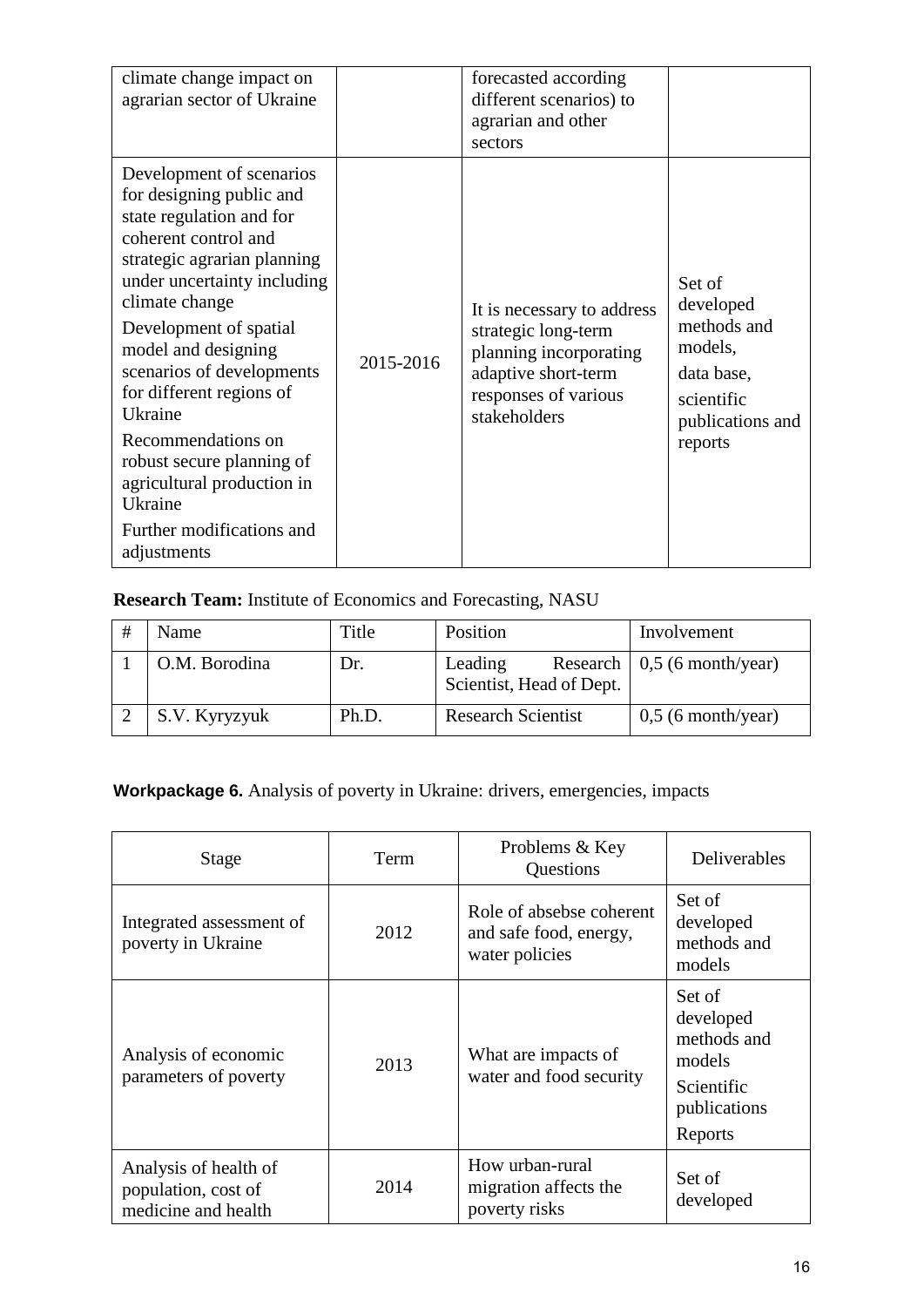| insurance toward poverty<br>parameters                                     |      | methods and<br>models                        |
|----------------------------------------------------------------------------|------|----------------------------------------------|
| Education analysis in<br>view of decreasing of<br>households poverty risks | 2015 | Set of<br>developed<br>methods and<br>models |

| <b>Research Team:</b> Institute of Demography and Social Studies, NASU |  |  |  |  |  |  |  |
|------------------------------------------------------------------------|--|--|--|--|--|--|--|
|------------------------------------------------------------------------|--|--|--|--|--|--|--|

| # | Name             | Title     | Position                        | Involvement           |
|---|------------------|-----------|---------------------------------|-----------------------|
|   | Ella M. Libanova | Prof, Dr. | Director, Academician           | Full time (no salary) |
| 2 | L.M. Cherenko    | Ph.D.     | Senior<br>Research<br>Scientist | $0,5$ (6 month/year)  |
| 3 | O.A. Vasiliev    | M.Sc.     | Junior<br>Research<br>Scientist | $0,5$ (6 month/year)  |
|   | A.G. Reut        | M.Sc.     | Junior<br>Research<br>Scientist | $0,5$ (6 month/year)  |

Teams of WPs 7, 8 are not supported financially by NASU. The team of WP 7 is supported by the Ministry of Education, whereas the team of WP8 is supported by funds for Fundamental Researches. Therefore, tables do not have person/month information for these teams.

**Workpackage 7.** Integrated sustainable development indicators in regional and global context

| <b>Stage</b>                                                                                                                                                                                                                                                                                                                                          | Term      | Problems & Key<br>Questions | Deliverables                                 |
|-------------------------------------------------------------------------------------------------------------------------------------------------------------------------------------------------------------------------------------------------------------------------------------------------------------------------------------------------------|-----------|-----------------------------|----------------------------------------------|
| Comparative analysis of<br>models, approaches and<br>techniques for quantitative<br>analysis of socio-<br>economic and ecological<br>components of<br>sustainability on global<br>and regional scales                                                                                                                                                 | 2012      |                             | Set of<br>developed<br>methods and<br>models |
| Collection, analysis and<br>representation of data on<br>economic, ecological and<br>social components of<br>sustainable development<br>of Ukraine on different<br>scales (accumulated in<br>regional branch of World<br>Data Center)<br>Development of approach<br>to systemic harmonization<br>of multi-source data based<br>on stochastic analysis | 2013      |                             | Set of<br>developed<br>methods and<br>models |
| Development of set of<br>tools for quantitative                                                                                                                                                                                                                                                                                                       | 2014-2015 |                             | Set of<br>developed                          |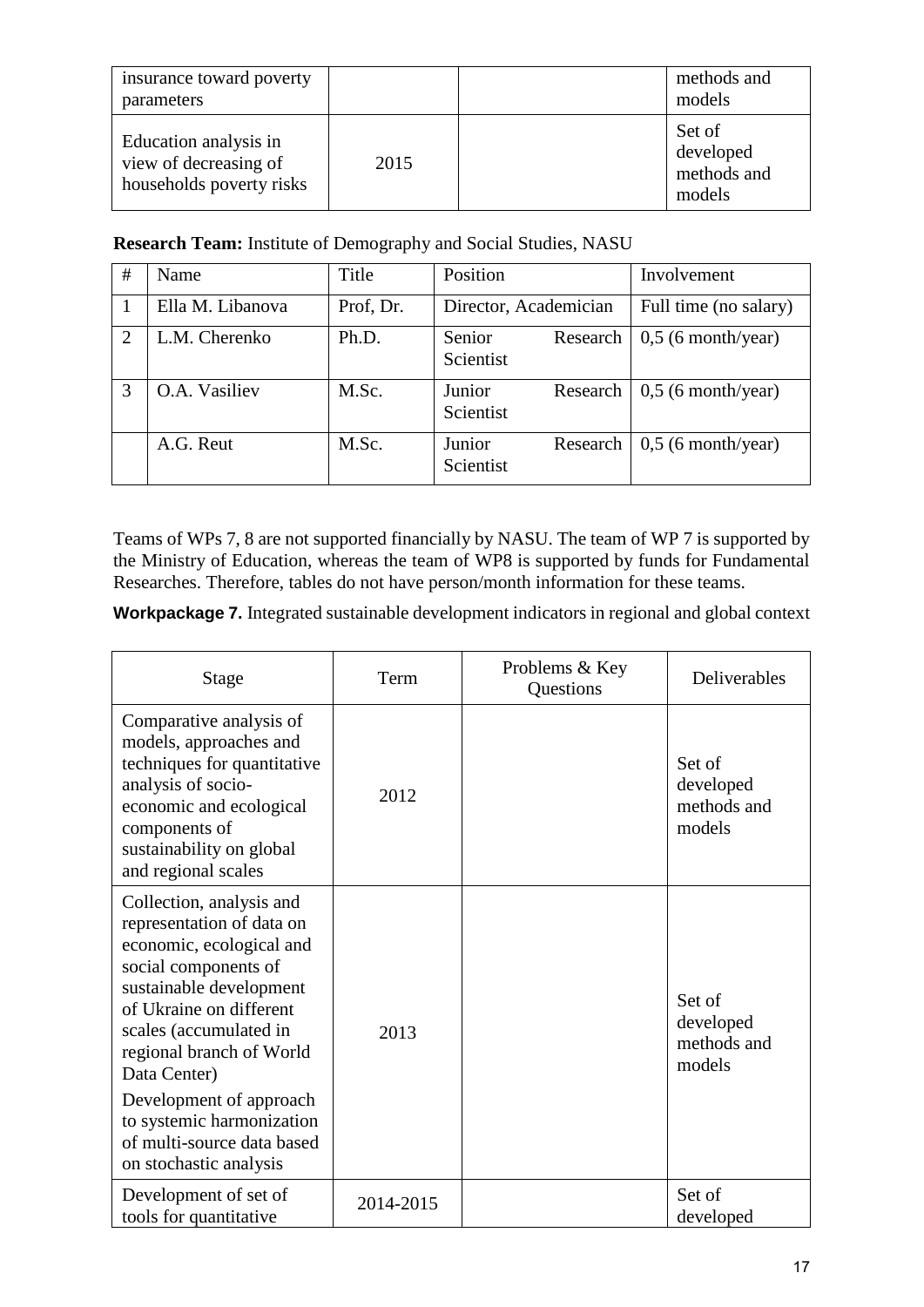| assessment of<br>sustainability on global<br>and regional context<br>Application of developed<br>tools as web-service                                       |      | methods and<br>models                        |
|-------------------------------------------------------------------------------------------------------------------------------------------------------------|------|----------------------------------------------|
| Calculation of selected set<br>of indicators of sustainable<br>development in global and<br>regional context,<br>assessment of threats to<br>sustainability | 2015 | Set of<br>developed<br>methods and<br>models |
| Analysis of results and<br>development of managing<br>recommendations for<br>policy makers                                                                  |      | Scientific<br>publications                   |

**Research Team**: Institute of Applied Systems Analysis, National Technical University, Ministry of Education of Ukraine, NASU

| # | Name            | Title     | Position                  |
|---|-----------------|-----------|---------------------------|
|   | M.Z. Zgurovsky  | Prof, Dr. | Director, Academician     |
|   | N.D. Pankratova | Prof, Dr. | Deputy Director           |
|   | O.M. Yefremov   | Ph.D.     | <b>Research Scientist</b> |

**Workpackage 8.** Development of new models and methods for assessing security in uncertain stochastic systems.

Research Team from collaborative with IIASA joint Russian-Ukrainian project supported by Russian and Ukrainian funds for fundamental researches. Duration: from January 2012 to December 2013.

Deliverables: publications in a leading journal with application to a Ukrainian case study.

#### **Research Team:**

| #                           | Name        | Title                     | Position                                                          |
|-----------------------------|-------------|---------------------------|-------------------------------------------------------------------|
|                             | V.I. Norkin | Prof. Dr.,<br><b>NASU</b> | Scientist,<br>Leading<br>Institute of Cybernetics,<br><b>NASU</b> |
| $\mathcal{D}_{\mathcal{L}}$ | A.I. Kibzun | Prof. Dr.                 | Head of department,<br>Moscow's Aviation<br>Institute, Russia     |

# **8. Selected publications:**

[1] [Ermoliev,](javascript:subwinsrch() Y., von [Winterfeldt](javascript:subwinsrch() D (2010). Risk, security and robust solutions. IIASA Interim Report IR-10-013, Int. Inst. for Applied Systems Analysis, Laxenburg, Austria.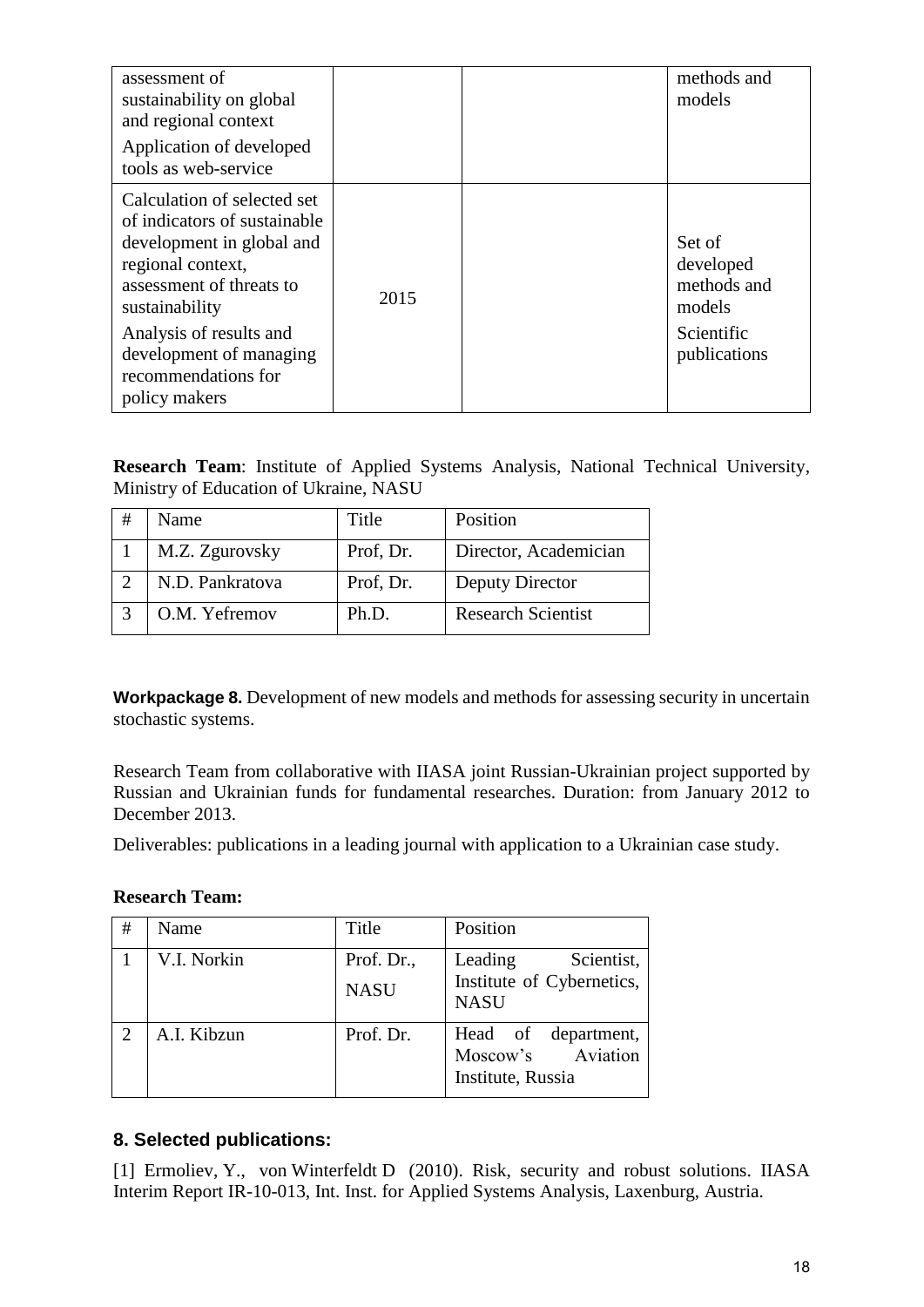[2] Borodina, O., Borodina, E., Ermolieva, T., Ermoliev, Y., Fischer, G., Makowski, M., van Velthuizen, H. (2010). Integrated modeling approach to the analysis of food security and sustainable rural developments: Ukrainian case study. IIASA Interim Report IR-10-017, Int. Inst. for Applied Systems Analysis, Laxenburg, Austria.

[3] Kyryzyuk, S., Ermolieva, T., Ermoliev, Y. (2011). Planning sustainable agroproduction for food security under risks. Economics of Agriculture, 9:145-151 (in Ukrainian).

[4]Ermoliev Y.M., Ermolieva T.Y., MacDonald G.J., Norkin V.I., Amendola A. (2000). A systems approach to management of catastrophic risks. European Journal of Operational Research, 122(2):452-460.

[5] Yarovyy V., Fischer G., Ermolieva T. (2008). Land pricing mechanisms for sustainable agricultural land use planning in Ukraine. EUROPA XXI: New Functions of Rural and Industrial Space in Central and Eastern Europe, 17:109-119.

[6] Ermolieva T., Ermoliev Y., Fischer G., Galambos I. (2003). The role of financial instruments in integrated catastrophic flood management. Multinational Finance Journal, 7(3&4):207-230.

[7] Ermoliev, Y.M., Ermolieva, T.Y., MacDonald, G.J., Norkin, V.I. (2000). Stochastic optimization of insurance portfolios for managing exposure to catastrophic risks. Annals of Operations Research, 99:207-225.

[8] Ermolieva, T., Ermoliev, Y., Fischer, G., Jonas, M., Makowski, M., Wagner, F. (2010). Carbon emission trading and carbon taxes under uncertainties. Climatic Change, 103(1-2).

[9] Kiczko, A., Ermolieva, T. (2011). Multi-criteria decision support system for Siemianowka reservoir under uncertainties. In: Marti, K., Ermoliev, Y., Makowski, M. (Eds.), Coping with Uncertainty: Robust Solutions. Springer Verlag, Berlin.

[10] Gritsevskyi A., Ermoliev, Y. (1999). An integrated energy model incorporating technological uncertainty, increasing returns and economic and environmental risks. Proceedings of International Association for Energy Economics 1999 European energy Conference "Technological progress and the energy challenges", Paris, France.

[11] Gritsevskyi A., Nakichenovich, N. (2002). Modeling uncertainty of induced technological change. In: Grübler, A., Nakichenovich, N., and Nordhaus, W.D. (Eds.), Technological Change and the Environment. Resources for the Future and International Institute for Applied Systems Analysis. Published by Resources for the Future. Washington, USA.

[12] Grübler, A., Gritsevskyi, A. (2002). A model of endogenized technological change through uncertain returns on innovation. In: Grübler,A., Nakichenovich, N., and Nordhaus, W.D. (Eds.), Technological Change and the Environment. Resources for the Future and International Institute for Applied Systems Analysis. Published by Resources for the Future. Washington, USA.

[13[\] Messner](javascript:subwinsrch() S., [Golodnikov](javascript:subwinsrch() A., [Gritsevskyi,](javascript:subwinsrch() A. (1996). A stochastic version of the dynamic linear programming model MESSAGE III. Energy - The International Journal, 21(9):775-784.

#### **Other relevant joint publications:**

Ermoliev, Y., Makowski, M., Marti, K. (Eds.) (2012). Managing safety of heterogenious systems: Decisions under uncertainties and risks. Springer-Verlag, Heidelberg, Germany.

[Ermoliev,](javascript:subwinsrch() Y., [Ermolieva,](javascript:subwinsrch() T., [Fischer,](javascript:subwinsrch() G., [Makowski,](javascript:subwinsrch() M., [Nilsson,](javascript:subwinsrch() S., [Obersteiner,](javascript:subwinsrch() M. (2008). Discounting, catastrophic risks management and vulnerability modeling. Mathematics and Computers in Simulation, 79(4):917-924.

[Ermoliev,](javascript:subwinsrch() Y., [Ermolieva,](javascript:subwinsrch() T., [Jonas,](javascript:subwinsrch() M., [Makowski,](javascript:subwinsrch() M., [Fischer,](javascript:subwinsrch() G. (2008). Emission trading under uncertainties. In: Statistics in Ukraine: Current Situation, Problems and Trends. State Statistics Committee of Ukraine, Kiev, Ukraine.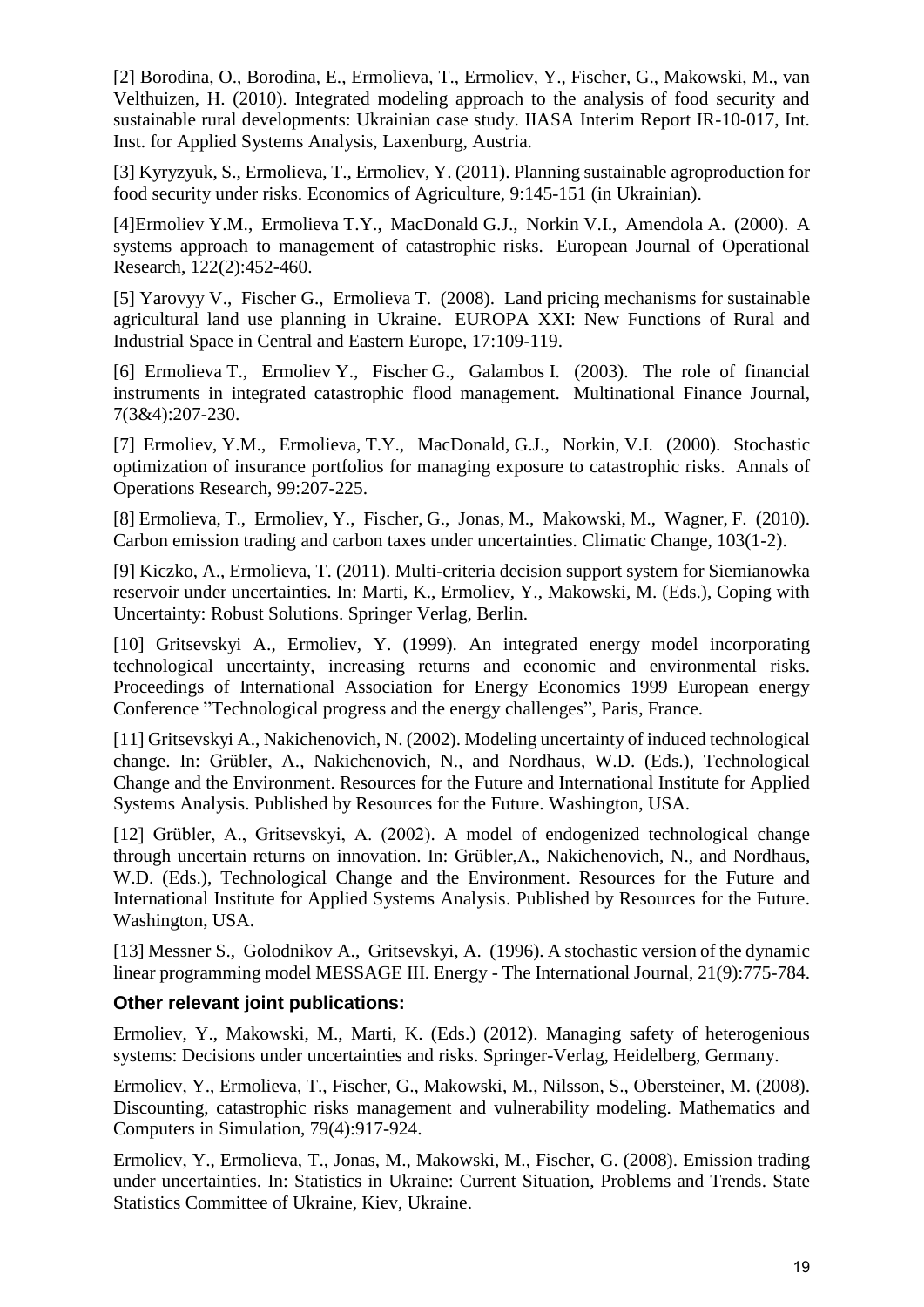[Ermoliev,](javascript:subwinsrch() Y., [Ermolieva,](javascript:subwinsrch() T., [Jonas,](javascript:subwinsrch() M., [Makowski,](javascript:subwinsrch() M., [Fischer,](javascript:subwinsrch() G. (2008). Robust emission trading schemes under uncertainties. In: Proceedings of International Workshop: Problems of Decision Making Under Uncertainties, 22-27 September 2008, Novy Svit, Ukraine.

[Ermolieva,](javascript:subwinsrch() T., [Ermoliev,](javascript:subwinsrch() Y., [Fischer,](javascript:subwinsrch() G., [Jonas,](javascript:subwinsrch() M., [Makowski,](javascript:subwinsrch() M. (2010). Cost effective and environmentally safe emission trading under uncertainty. In: Marti, K., Ermoliev, Y., Makowski, M. (Eds.), Coping with Uncertainty: Robust Solutions, Springer-Verlag, Heidelberg, Germany.

[Gumeniuk,](javascript:subwinsrch() K., [Mishchenko,](javascript:subwinsrch() N., [Fischer,](javascript:subwinsrch() G., van [Velthuizen,](javascript:subwinsrch() H. (2010). Agro-ecological assessment for the transition of the agricultural sector in Ukraine: Methodology and results for baseline climate, Land Use Change and Agriculture Program, Int. Inst. for Applied Systems Analysis, Laxenburg, Austria.

Kirilyuk, V. (2007). Polyhedral coherent risk measures, portfolio optimization and investment allocation problems. IIASA Interim Report IR-07-030, Int. Inst. for Applied Systems Analysis, Laxenburg, Austria.

[Mishchenko,](javascript:subwinsrch() N., [Gumeniuk,](javascript:subwinsrch() K. (2006). Agro-ecological assessment for the transition of the agricultural sector in Ukraine. Part I: Socio-economic aspects. IIASA Interim Report IR-06- 052, Int. Inst. for Applied Systems Analysis, Laxenburg, Austria.

[Sakhatsky,](javascript:subwinsrch() A.I., [Khodorovsky,](javascript:subwinsrch() A.Ya., [Bujanova,](javascript:subwinsrch() I.J., [McCallum,](javascript:subwinsrch() I. (2002). Classification of space images for forest state identification within the Siberia Region: Part 1. IIASA Interim Report IR-02-029, Int. Inst. for Applied Systems Analysis, Laxenburg, Austria.

Kostyuchenko, Y.V., Kopachevsky, I., Solovyov, D., Bilous, Y., Gunchenko, V. (2010). Way to reduce the uncertainties on ecological consequences assessment of technological disasters using satellite observations. In: Proceedings of the 4<sup>th</sup> International Workshop on Reliable Engineering Computing "Robust Design – Coping with Hazards, Risk and Uncertainty", March 3 – 5, 2010, Singapore, National University of Singapore.

Kostyuchenko, Y.V., Laszlo, M., Yuschenko, M., Kopachevsky, I., Bilous, Y. (2010). Transboundary socio-ecological safety assessment: sustainability toward anthropogenic hazards and bioproductivity degradation. In: Proceedings of the 4<sup>th</sup> International Workshop on Reliable Engineering Computing "Robust Design – Coping with Hazards, Risk and Uncertainty", March 3 – 5, 2010, Singapore, National University of Singapore.

Golodnikov, A., Ermoliev, Y., Knopov, P. (2010). Estimating reliability parameters under uncertain information. Cybernetics and Systems Analysis, 46(3): 443-459.

Marton L., Sandor F., Kostyuchenko Y. V. and Konvalina P. (2011). Organic Carbon Changes Over 40-years in a Haplic Luvisol Type Farmland in Hungary. Journal of Agricultural Science and Technology, 1(6A): 913-920.

Kostyuchenko, Y.V., Kopachevsky, I., Solovyov, D., Yuschenko, M.V., Bilous, Y., Gunchenko, V. (2012). Coupling of satellite observation to increase reliability of analysis of socio-ecological consequences of technological disasters. J. Reliability and Safety, 6(1/2/3):  $225 - 241$ .

Kostyuchenko, Y. V., László, M., Yuschenko, M.V., Kopachevsky, I., Bilous, Y. (2012). Socio-ecological safety towards natural and technological disasters: Earth observations and ecological monitoring for water quality analysis. J. Reliability and Safety, 6(1/2/3):204 – 224

Zgurovsky, M., Boldak, A. (2011). System adjustment of data of various nature in multidisciplinary research. Cybernetics and Systems Analysis, 47(4).

Zgurovsky, M. (2010). Metric aspects of periodic processes in the society economics. Cybernetics and Systems Analysis, 2.

OECD (2012), Meeting the Water Reform Challenge, OECD Studies on Water, OECD Publishing,